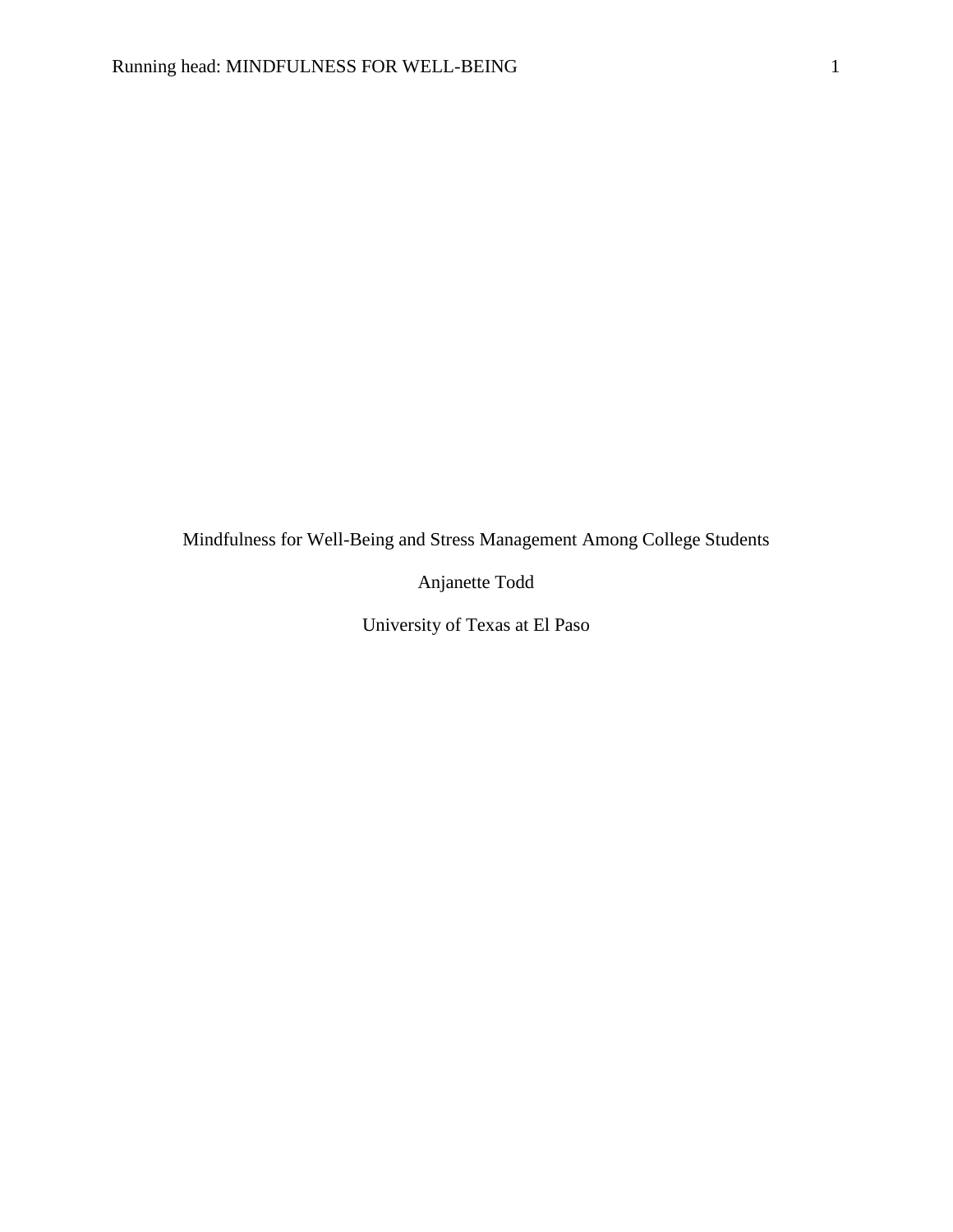#### Abstract

College student pressures have been steadily increasing over the years, as has the rise in the use of college counseling centers by students who report stress (American College Health Association, 2016). This paper examines mindfulness interventions employed with healthy college students to understand the impact on stress levels in study participants. The term stress, as used in this paper, refers to student self-reported, subjective experience. The review is organized into three sections: (a) mindfulness program protocols; (b) personal practice of mindfulness in instructors; and (c) measures used across studies. This review revealed some common components found among interventions that may have impacted outcomes such as: the personal practice of mindfulness of instructors, additional meditation requirement outside of group, use of an assigned textbook, timeline and accountability measure completed by participants. In addition, some mindfulness techniques that were highlighted and found to be common across studies included: mindful breathing, sitting meditation, mindful attention, body scan meditation, loving kindness meditation, guided imagery, yoga self-compassion and gratitude. Recommendations are presented for developing and evaluating future mindfulness programs for students in college settings.

*Keywords*: college student stress, mindfulness, well-being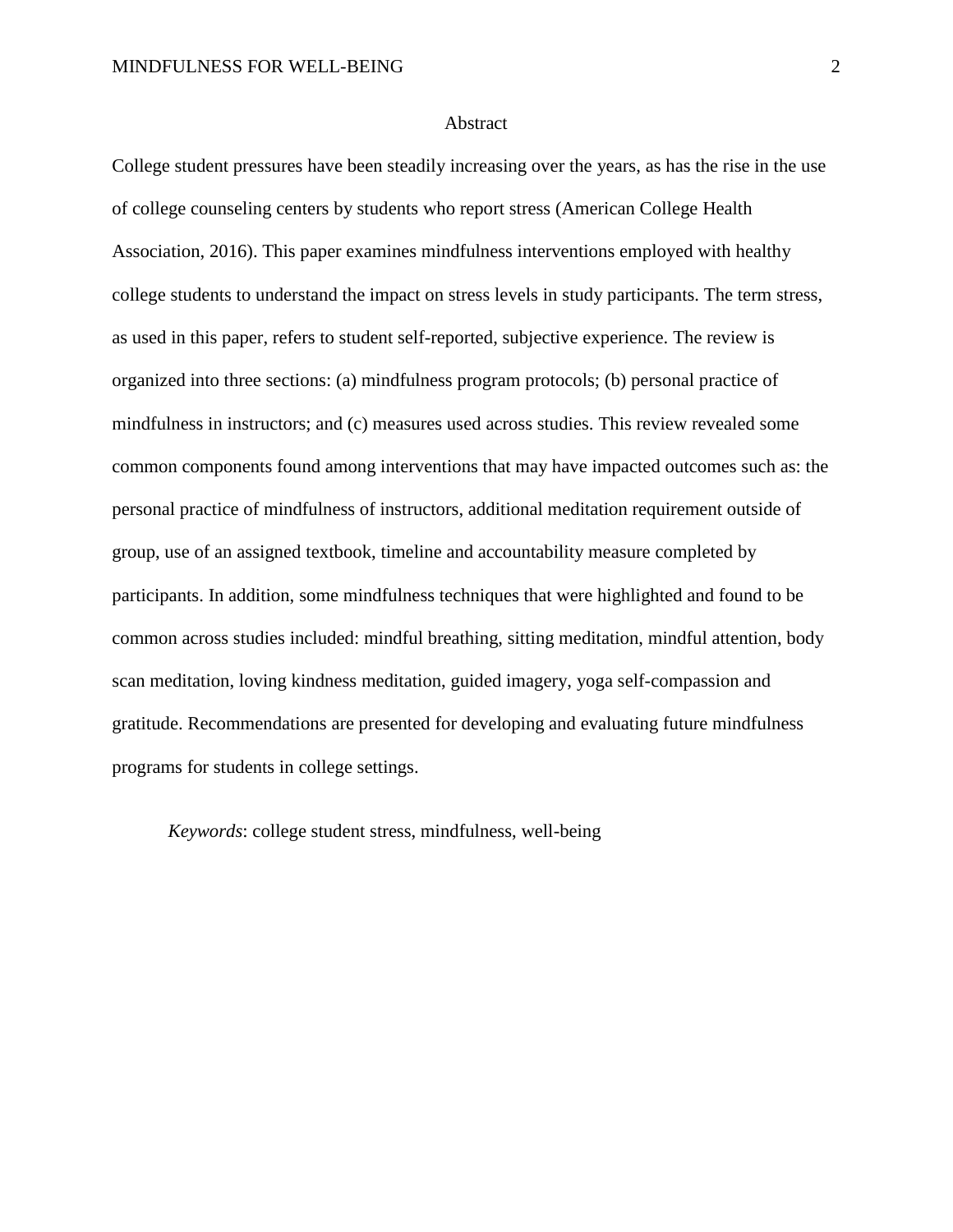Mindfulness for Well-Being and Stress Management Among College Students

According to the American College Health Association (ACHA, 2016), the academic demands and pressures felt among college-age students have been steadily increasing over the years. Many students feel prepared to balance the demands of college, whereas other students may find balancing schoolwork with jobs, relationships, finances, being away from home and/or other family obligations too much for them to handle. Even the most prepared and organized student could be impacted by excessive stress if they do not have the skills to adequately cope. Therefore, the purpose of this paper is to highlight current literature on mindfulness interventions with healthy college students that focus on managing stress and promoting wellness.

Colleges have also seen a steady rise in the utilization of college counseling centers with students' referencing anxiety, depression and the inability to manage stress effectively as some of the top reasons for their visits (ACHA, 2014). For example, in 2014 the campus counseling center from a mid-western university reported a 20% increase in their students' utilization of counseling services from the previous year (Peale, 2014). The Center for Collegiate Mental Health's (CCMH, 2016) current annual report provides an even broader snapshot. Specifically, when reviewing the mental health habits of over 100,000 college students receiving services at college mental health centers, the report compiled alarming statistics that self-injury type behavior and suicidal ideation are also on the rise, doubling each year for the past six years. Additionally, in 2016, 32.2% of college students reported that their academics had suffered as a result of stress (ACHA, 2016). This has increased 5% since 2008 (ACHA, 2008). These rising trends demonstrate the need to intervene with students in order to provide strategies to manage the pressures that may occur while navigating through their college experience.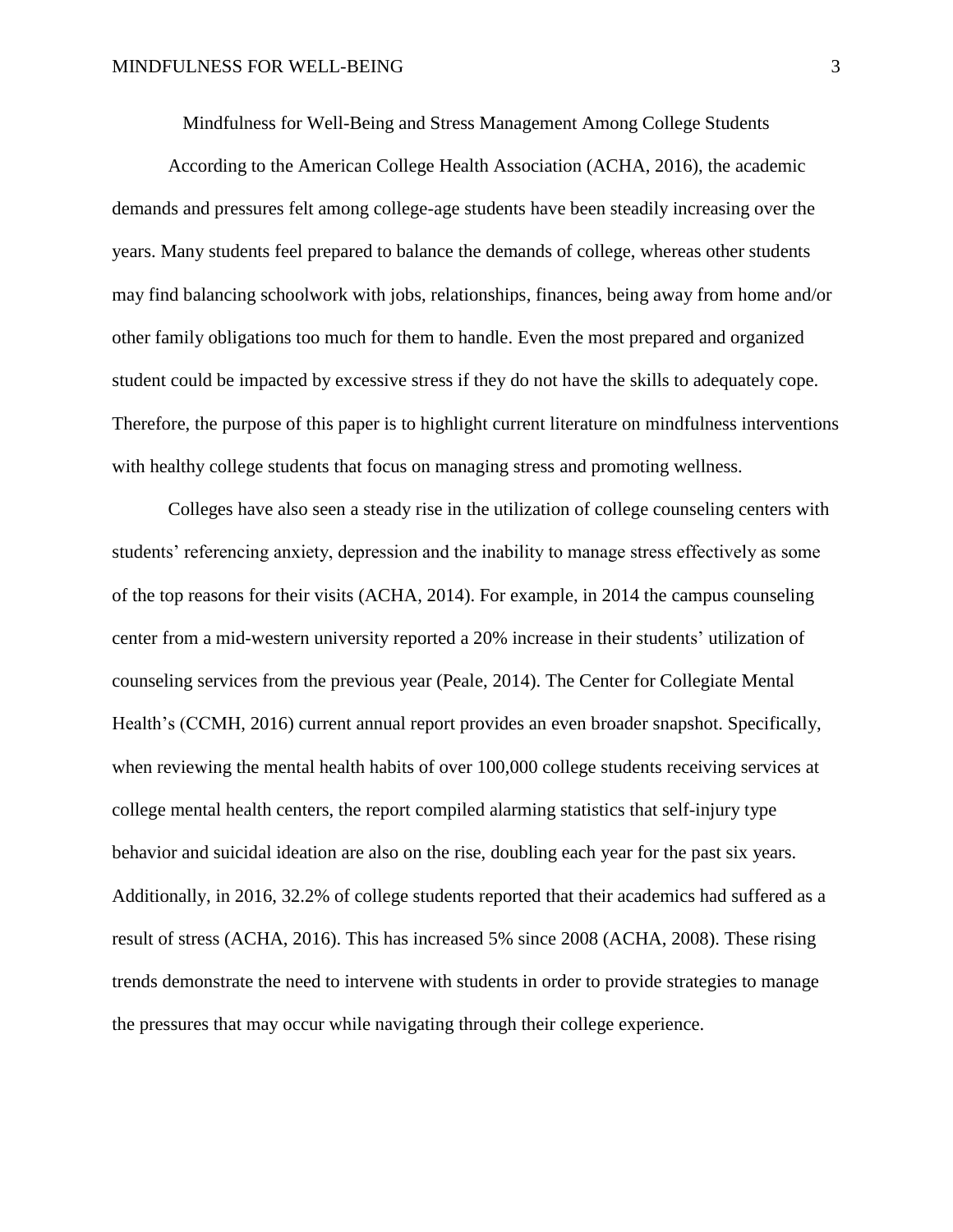An evidenced-based intervention that has been effective in promoting wellness and reducing stress in college students is a mind-body practice called mindfulness (Bergen-Cico, Possemato, & Cheon, 2013; Canby, Cameron, Calhoun, & Buchanan, 2015; Greeson, Juberg, Maytan, James, & Rogers, 2014; Oman, Shapiro, Thoresen, Plante, & Flinders, 2008; Penberthy et al., 2016; Phang, Mukhtar, Ibrahim, Keng, & Sidik, 2015; Ramler, et al., 2011; Rizer, Fagan, Kilmon, & Rath, 2016). Mindfulness is a way of being that embodies the non-judgmental present-moment awareness in one's daily life (Stahl & Goldstein, 2010). Mindfulness is often associated with meditative practices (Davis & Hayes, 2011). Mindful breathing is an example of a meditative practice that involves the intentional focus on the breath (Stahl & Goldstein, 2010). By noticing inhalations and exhalations one can become more consciously aware of one's thoughts and this can serve as a way to access the present moment. Mindfulness is a concept that has its roots in 2500 years of Buddhist tradition and is interpreted from the Pali word, "sati" which encompasses the ideas of awareness, attention and remembering (Siegel, Germer & Olendzki, 2009). Distinguishing itself from Buddhism, Western psychology, psychotherapy, and healthcare have taken a secular approach to integrating mindfulness focusing more on the therapeutic benefits of present-moment awareness (Siegel et al., 2009). For example, the Western approach has expanded beyond, sati, to include qualities such as non-judgment, acceptance and compassion in order to address conditions such as chronic stress and anxiety (Davis & Hayes, 2011; Kabat-Zinn, 2003; Siegel et al., 2009). Kabat-Zinn (2003) is most well known for his application of mindfulness into Western health practices and developed the 8-week Mindfulness-Based Stress Reduction (MBSR) program (McCluskey, 2005). Since its introduction, this program has been adapted and used across many settings such as college campuses (Bergen-Cico et al., 2013) and K-12 school sites (Lagor, Williams, Lerner & McClure, 2013).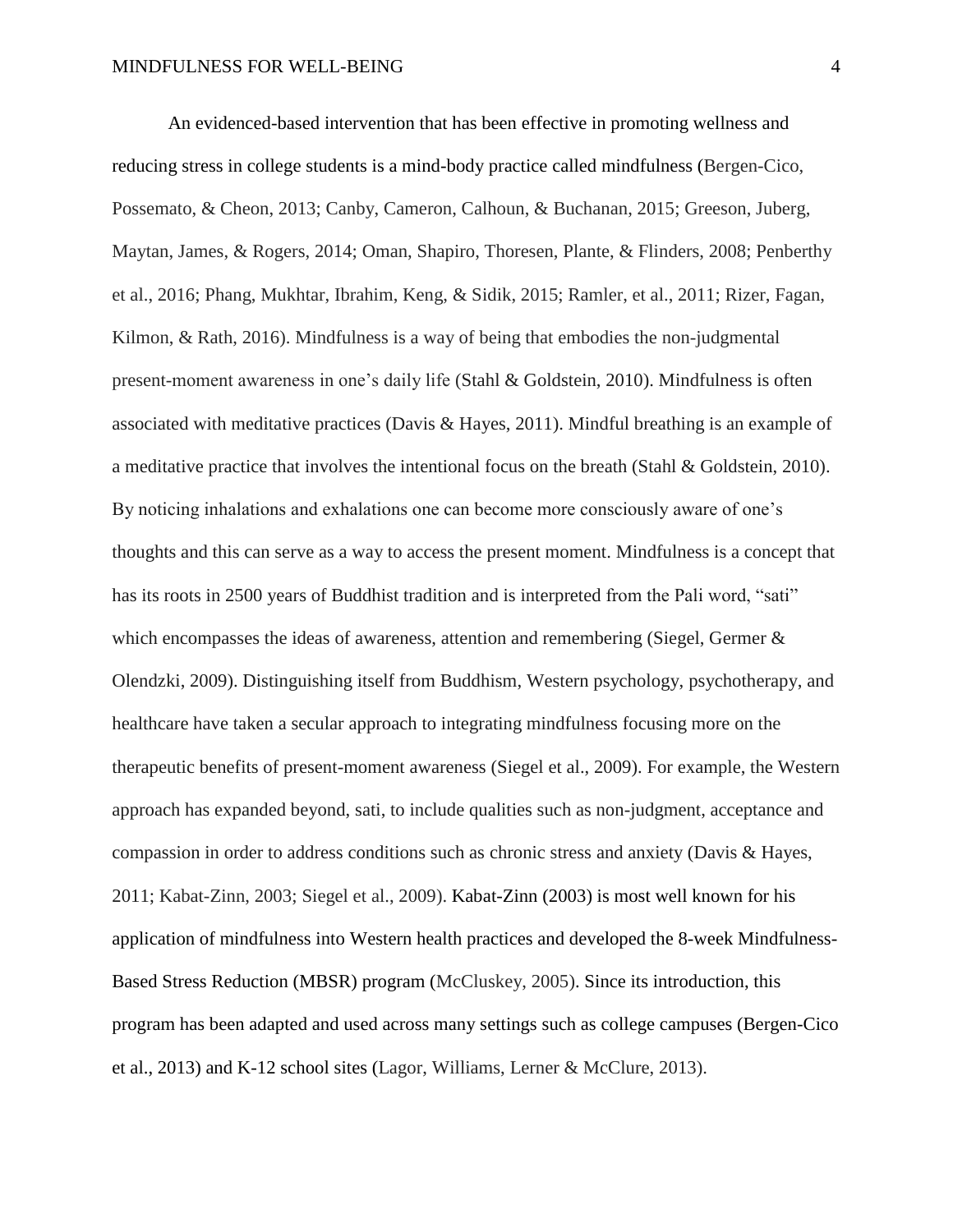Chiesa and Serretti (2009) conducted a meta-analysis examining mindfulness-based stress reduction in healthy people and found MSBR can also be beneficial for decreasing stress levels in healthy individuals. Previous studies have examined the effects of using mindfulness with college students as both a stress management intervention and as way to cultivate wellbeing in students (Bergen-Cico et al., 2013; Canby et al., 2015; Greeson et al., 2014; Ramler, et al., 2015; Rizer et al., 2016). However, a need exists to look comprehensively across studies that utilize mindfulness with college students and evaluate strategies, procedures and outcomes associated with this type of intervention. Therefore, this review will highlight the current literature on mindfulness interventions that focus on managing stress and promoting wellness. More specifically, looking at aims, analysis methods and procedures. The review is organized into three sections: (a) mindfulness program protocols; (b) personal practice of mindfulness in instructors; and (c) measures used across studies. Recommendations for developing and evaluating mindfulness programs will also be discussed.

Mindfulness Based Stress Reduction (MBSR) is one of the most widely researched programs to date and many protocols stem from, or are adapted, based on this model (Bergen-Cico et al., 2013). The MBSR standard program consists of 2.5 hours meetings once a week for 8 weeks and is delivered in a group setting (Kabat-Zinn, 2003). There is also an additional daylong retreat, bringing the total amount of time committed to this program to 26 hours (Bergen-Cico et al., 2013). However, much of the research conducted on mindfulness in the college setting has been adapted to more closely meet the needs of a time crunched college population. Thus, this review examines adapted mindfulness programs conducted in college and university settings.

# **Mindfulness Program Protocols- 8 weeks**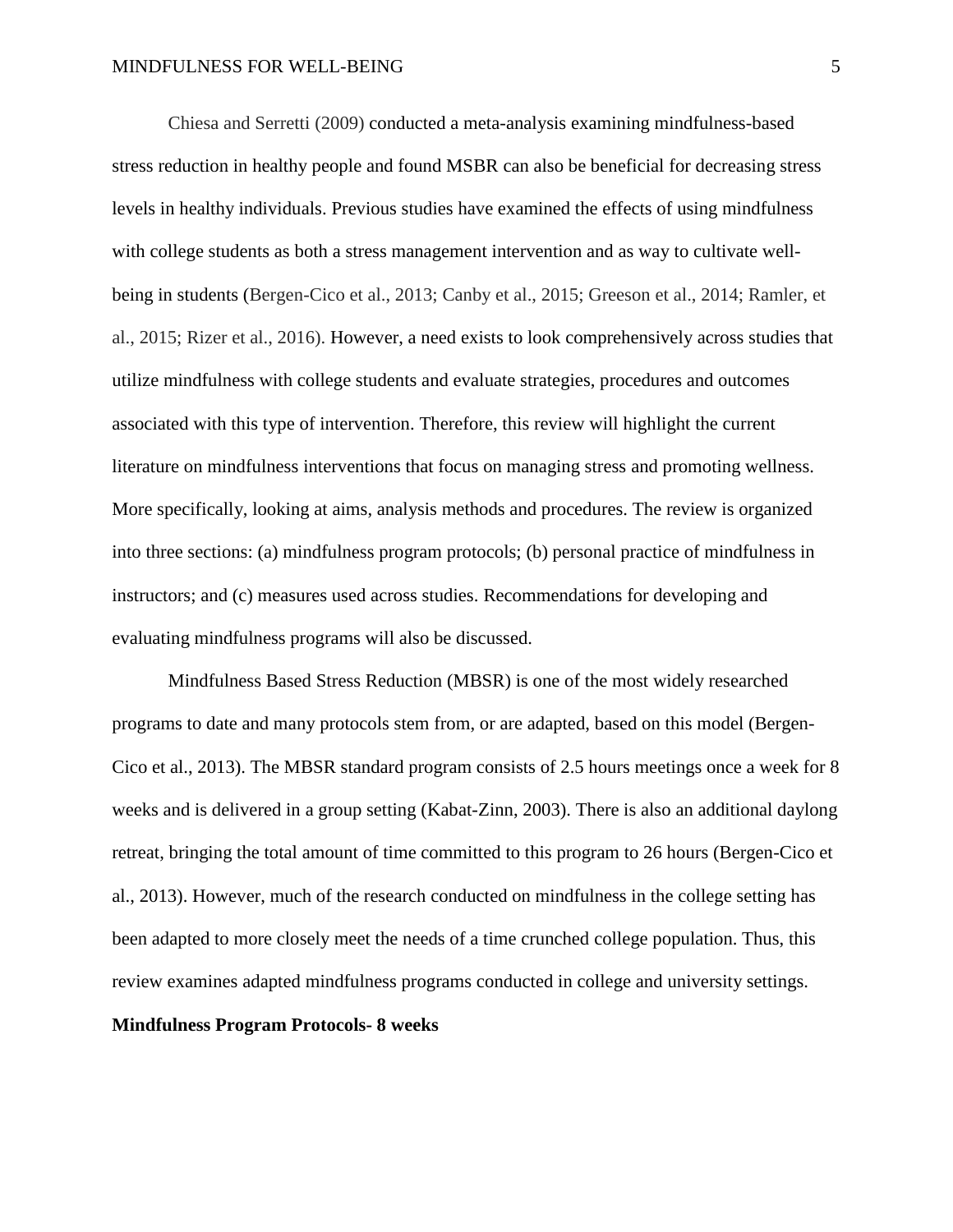Oman et al. (2008) evaluated the impact two adapted mindfulness interventions would have on college students' level of stress, rumination and forgiveness  $(n = 44)$ . The aim of this study was to use a randomized control design to incorporate two different mindfulness intervention programs, MBSR and Easwaran's Eight-Point Program (EPP) and compare them to outcomes of a control group. The researchers hypothesized that the MBSR and the EPP mindfulness programs were so foundationally similar, each equally focusing on well-being and meditation practices, that they would both produce comparable outcomes in reducing stress and increasing wellness. The researcher's hypothesized levels of stress and rumination would decrease and forgiveness and hope would increase in the intervention group, as compared to the control group (Oman et al., 2008). Participants ranged in age from 18-24 and consisted of 80% female with (n =32) participants identifying as White, (n =5) as Asian, (n =5) as Hispanic, (n =1) mixed descent and (n=1) chose not to respond. Consent forms were completed and researchers randomly assigned students' into three groups: MBSR  $(n = 15)$ , EPP  $(n = 14)$  and control group (*n* = 15). Both the MBSR and EPP intervention met for 90 minutes a week for 8 consecutive weeks, both focusing on both formal and informal practice in the cultivation of present moment awareness (Oman et al., 2008). Four scales and questionnaires were utilized in order to measure well-being and stress levels in the participants: Perceived Stress Scale (PSS), Rumination and Reflection Questionnaire (RRQ), Heartland Forgiveness Scale (HFS) and the Adult Dispositional Hope Scale (ADHS) (Oman et al., 2008). These instruments were administered at pre, post and 8-week follow-up. The researchers first hypothesis proved correct with the MBSR and EPP groups finding no significant differences between the groups on outcome measures; thus, demonstrating the similar effects and positive impact of cultivating mindful awareness even if executed in different manners using distinct programs. Overall results indicated teaching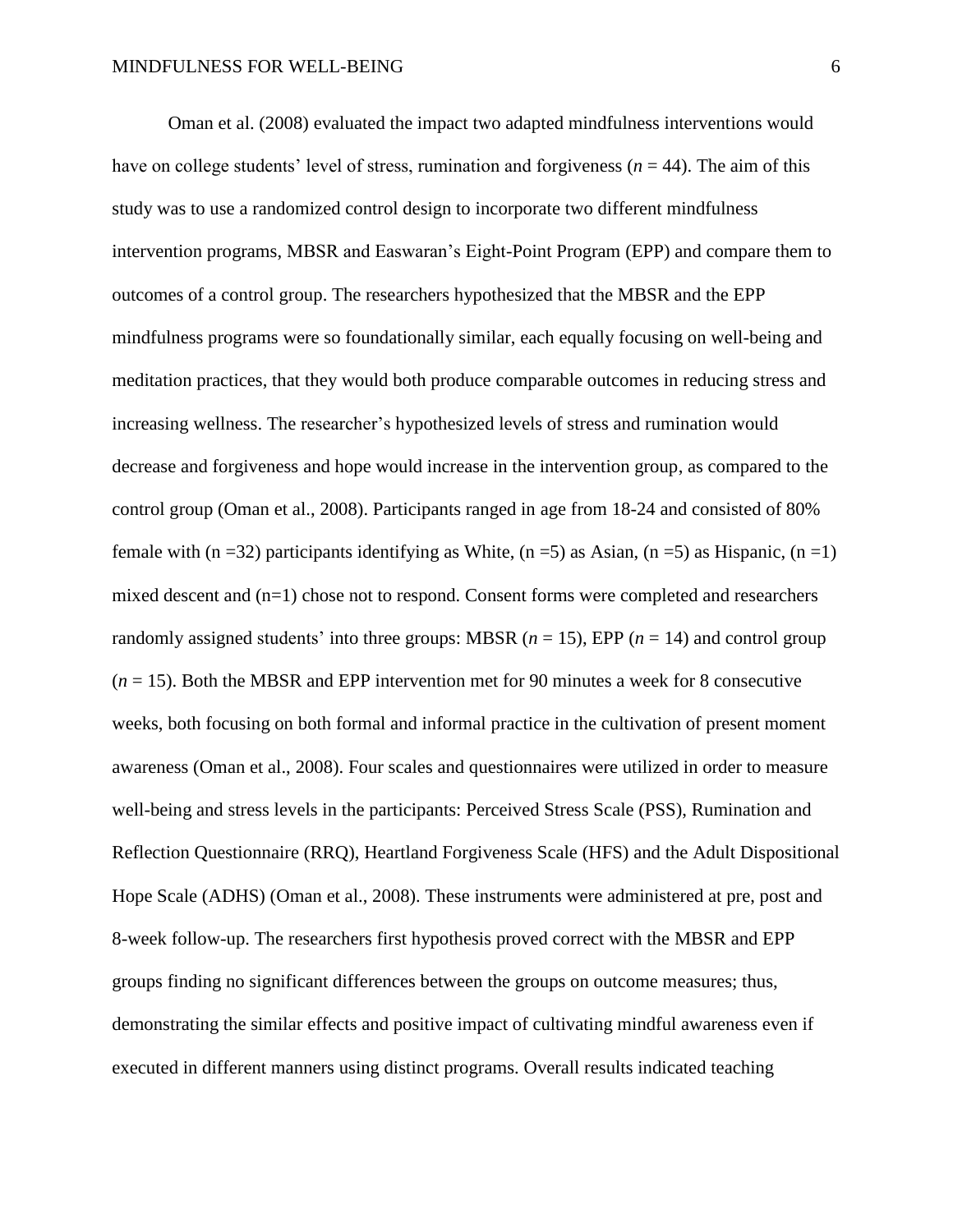mindfulness to undergraduate college students did lower their perceived levels of stress (half a standard deviation) as evidenced from outcome measures and this result continued into the 8 week follow up (Oman et al., 2008). Additionally, an increased level of forgiveness and a decreased level of rumination were also observed. The results speak to the positive impact a mindfulness intervention can have on college students' levels of stress using either the adapted MBSR or EPP programs. This demonstrates the importance of key components such as, mindful and meditative practices that are essential within a mindfulness program's design. Having participants complete outcome measures at an 8-week post intervention time frame provided evidence of the interventions long-lasting effects and can be considered a strength in the design of this study. This is encouraging information and also demonstrates how some students may have continued to incorporate these mindfulness practices into their everyday lifestyle behaviors.

Lynch et al. (2011) conducted a study to understand the level of acceptance university students would have to an intervention that encompassed cultivating mindfulness ( $n = 10$ ) as compared to a wait-list control group ( $n = 6$ ). Researchers wanted to quantitatively measure the effects, as well as measure physiological changes in participants stress levels. Participants ranged in age from 21-60 years of age; however, no demographic data on race and ethnicity was provided. Similar to Oman et al. (2008), the researchers utilized two evidence based mindfulness interventions, MBSR and Mindfulness Based Cognitive Therapy (MBCT) in devising this study. Mindfulness-Based Cognitive Therapy is also based on MBSR and invokes the techniques of cognitive therapy in order to aid in the relapse of depression in individuals (Lynch et al., 2011). These two mindfulness approaches were combined and adapted into an 8-week pilot program. Similar to Oman et al. (2008) healthy participants with no mental health concerns were recruited from the university campus using flyers and posters; however, this study specifically included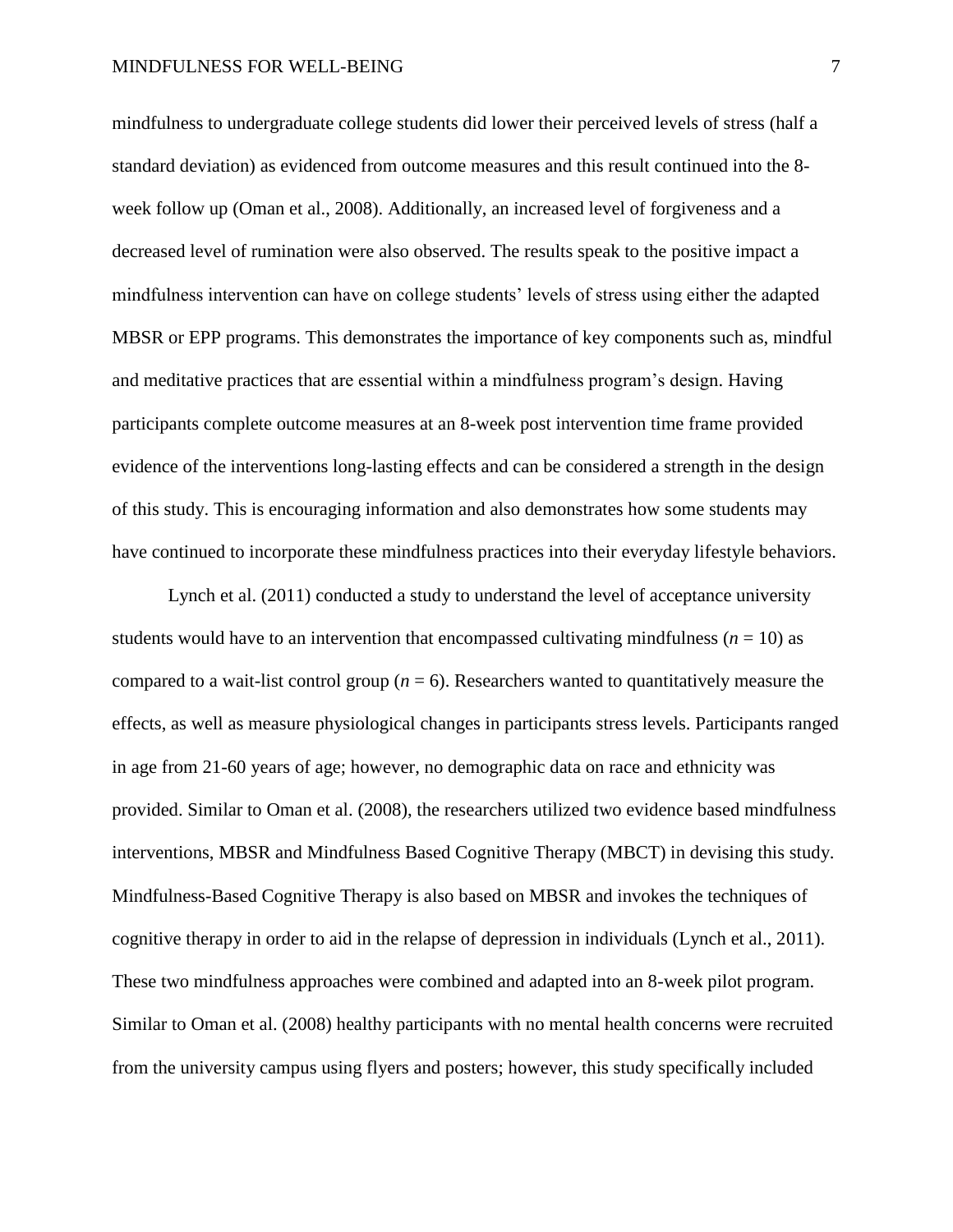exclusion criteria if the student already had an established formal practice of meditation. Outcome measures used to assess anxiety and stress included Hospital Anxiety and Depression Scale (HADS), Perceived Stress Scale (PSS) and Physiological changes using cortisol (Lynch et al., 2011). Outcome measures used to assess mindfulness and track changes over time included the Freiburg Mindfulness Inventory short version (FMI) and the Measure Yourself Medical Outcome Profile (MYMOP) (Lynch et al., 2011). Although there were no significant differences found in the physiological data, small changes were noted in cortisol levels of intervention group (Lynch et al., 2011). Additionally, no statistically significant differences were observed between the intervention and control group in post-test measures. Lynch et al. (2011) does provide several strengths in that the researchers tailored this adapted MBSR and MBCT to the needs of college students. Specifically, the inclusion of more informal practices of mindfulness makes the program more accessible to students in their hectic academic schedules. Also, the inclusion of a physiological measure of stress in addition to the self-report measure can provide greater depth to understanding small changes that may be undetected in self-report responses by participants.

Ramler et al. (2015) studied the impact an adapted form of MBSR has on student adjustment in a college sample ( $n = 30$ ) as compared to a control group ( $n = 32$ ). Participants consisted of females ( $n = 40$ ) and males ( $n = 22$ ); however, no demographic data on race and ethnicity was provided. Contrasting the self-selected manner in which Oman et al. (2008) and Lynch et al. (2011) chose to enlist participants to their study, Ramler et al. (2015) utilized a nonvolunteer sample of enrolled students in a university course. This helped to decrease the selfselection bias of attracting students already interested in mindfulness and this procedure can be seen as a strength in this study. Furthermore, the researchers included both self-report measures physiological measures to assess for student's level of stress. Participants were students enrolled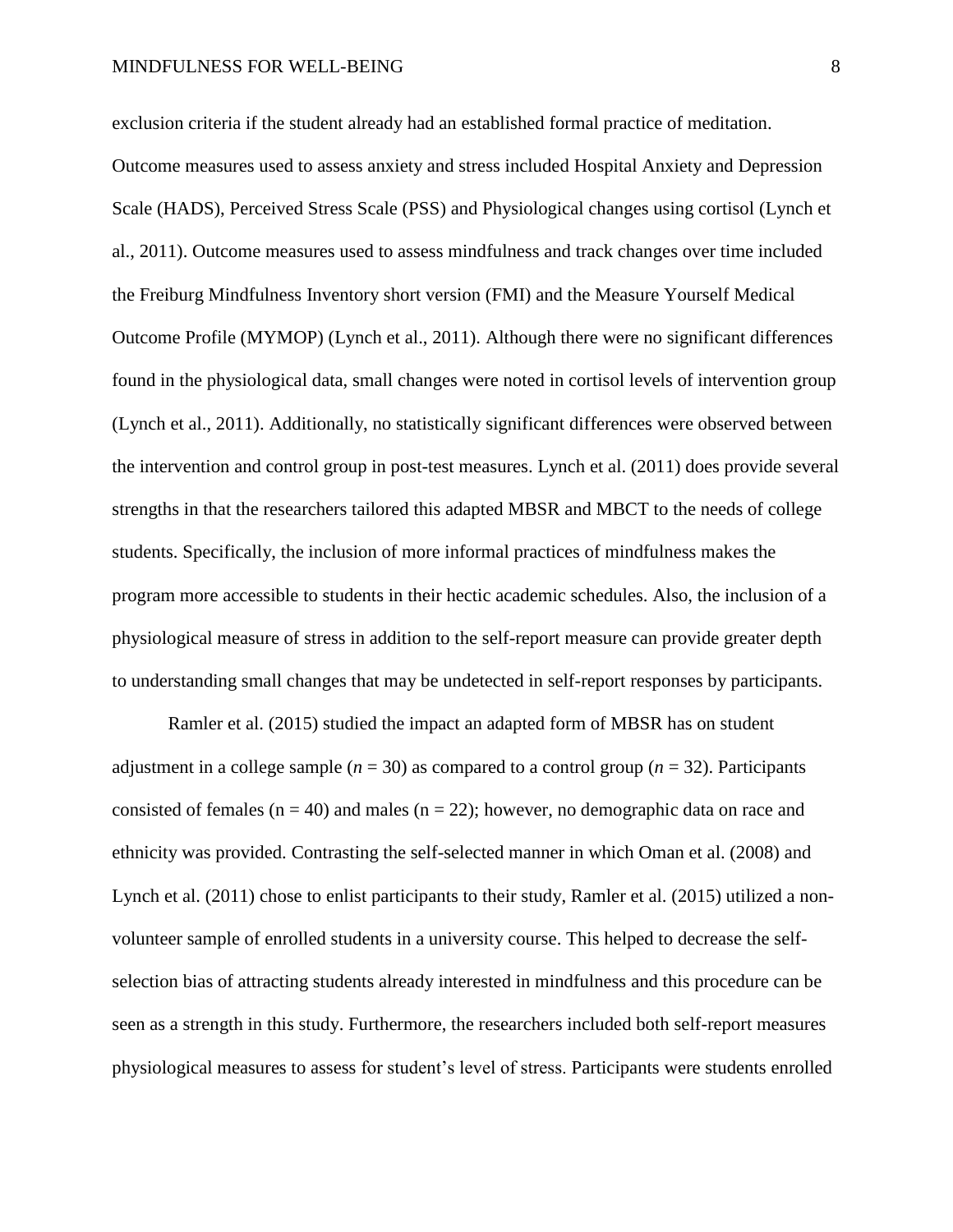in a required first semester seminar course in their university program. Similar to Oman et al. (2008) and Lynch et al. (2011), this study's adapted MBSR intervention lasted for 8 weeks, although this study had students participate for 2 hours each week and did not meet consecutively for 8 weeks, but instead alternated meetings with class instruction throughout the semester. This intervention consisted of participation in the group experience as well as readings assigned from a required text. Additionally, a certified instructor in mindfulness conducted the MBSR adapted intervention. However, information regarding the instructor's type of certification, or individual personal mindfulness practice was not mentioned in this article. Participants completed the Student Adaptation to College Questionnaire (SACQ), the Five Facet Mindfulness Questionnaire (FFMQ) and employed the use of physiological measures using cortisol samples for stress assessment (Ramler et al., 2015). As anticipated, the findings showed a statistically significant positive impact in well-being as seen on the higher scores on the SACQ personal-emotional adjustment subscale (Ramler et al., 2015). Additionally, the participants also scored high on the five subscales on the SACQ as well decreased stress levels as evident from the cortisol measure (Ramler et al., 2015). These findings point to the utility of incorporating a brief adapted mindfulness intervention with a college age population. One limitation surrounds the lack of information regarding the personal practice of mindfulness by the instructor, since it has been shown in previous research that those instructing mindfulness interventions that participate in their own mindfulness practice can impact outcomes in recipients (Grepmair, Mitterlehner, Loew, & Nickel, 2007). Thus, this information is important when constructing and evaluating a program that measures mindfulness.

In a study with undergraduate students  $(n = 205)$ , Penberthy et al. (2016) examined the impact the inclusion of contemplative practices into a large lecture-format course had on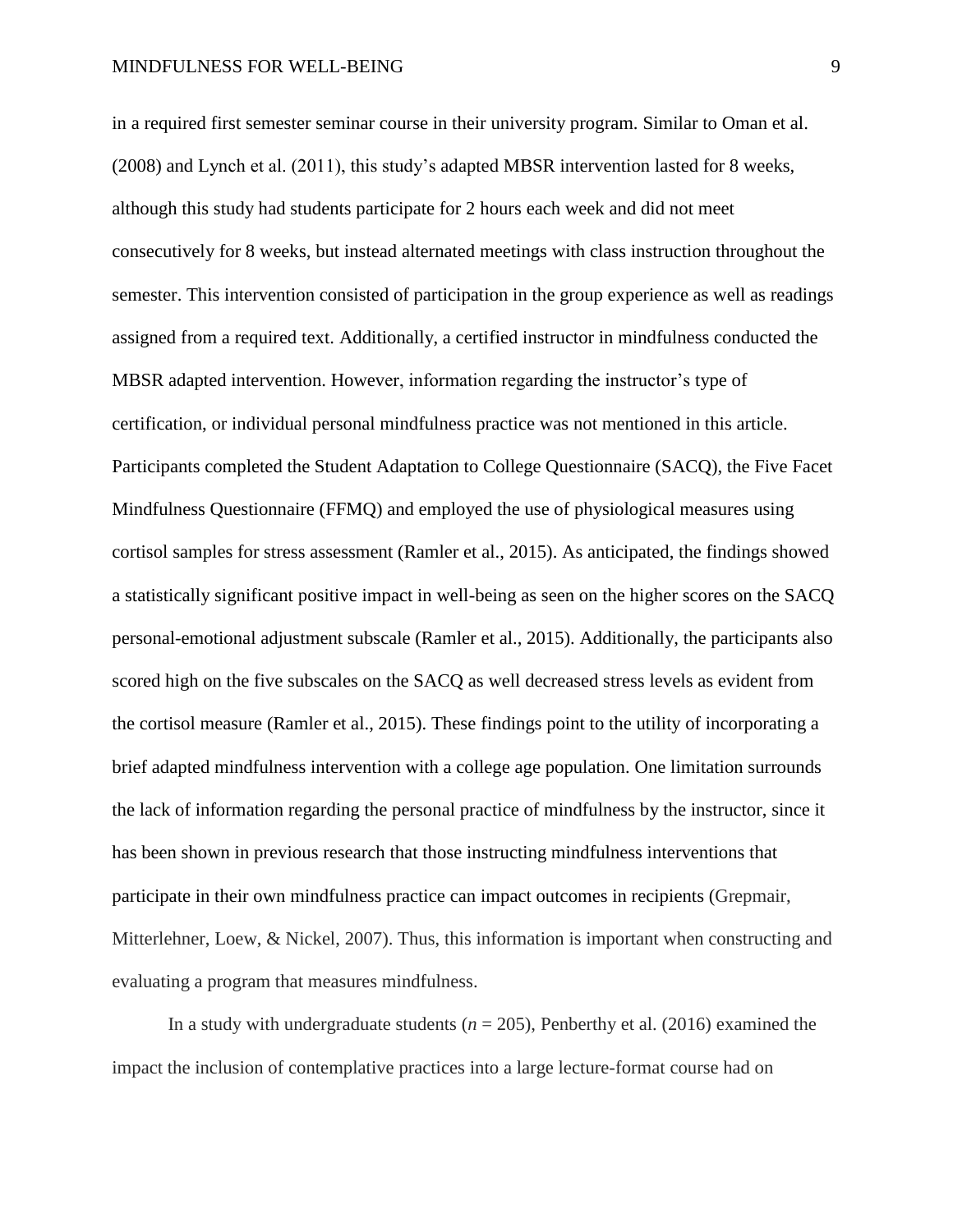students' well-being. Participants ranged in age from 18-36 consisted of (68.1%) female and (31.9 %) male; however, no demographic data on race and ethnicity was provided. Similar to Ramler et al. (2015), this study integrated contemplative practices over the course of a semester with students participating in both a didactic and lab component. The following seven instruments were used to measure wellness outcomes: The Self-Compassion Scale (SCS), Compassion to Others Scale, the State Trait Anxiety Inventory (STAI), the Positive and Negative Affect Schedule (PANAS), the Cognitive and Emotional Regulation Questionnaire (CERQshort), and the Mindfulness Attention Awareness Scale (MAAS). No required text on mindfulness was assigned; however, each instructor had experience in both teaching and practicing meditation practices. Mindfulness was found to serve as a mediator and reduced anxiety, as well as increased self-compassion levels in participants (Penberthy et al., 2016).

#### **Mindfulness Program Protocols- 6 weeks**

Canby et al. (2014) studied the effects of using an adapted MBSR intervention with healthy college students and college faculty  $(n = 19)$  examining well-being and psychological health as compared to a control group ( $n = 25$ ). Participants' average age was 21 with (84%) female and (16%) male. No demographic data on race and ethnicity was provided. The researchers anticipated results to show a decrease in stress and an increase in self-control, emotional intelligence, subjective vitality and mindfulness awareness (Canby et al., 2014). Unlike Lynch et al. (2011), where participants were excluded if they already had a mindfulness practice, Canby et al. (2014) did not stipulate this in the design. The intervention group was led by two instructors both having taught mindfulness previously and both having participated in their own daily mindfulness practice. The group met for two hours once a week for six consecutive weeks. Participants in both groups completed the following measures at three times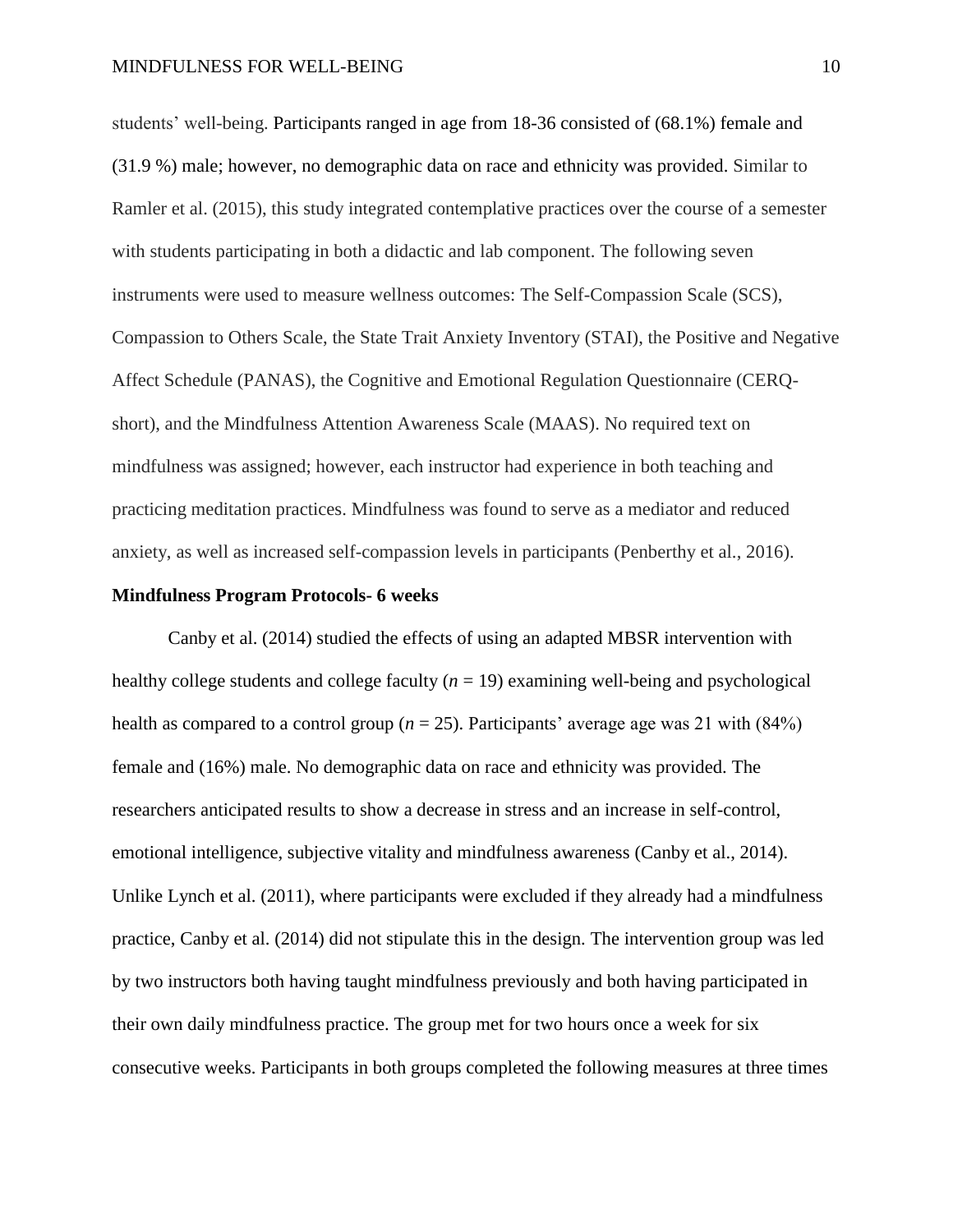during the study: Brief Symptom Inventory (BSI), MAAS, Brief Self Control Scale (SCS), Trait Meta Mood Scale (TMMS) and the Subjective Vitality Scale (SVS) (Canby et al., 2014). Results indicated the MBSR intervention supported the researcher's hypothesis in all areas except emotional intelligence, where a significant finding was not present on the TMMS (Canby et al., 2014). The increase of self-control in participants provides further support for introducing mindfulness practice into college settings, as self-control can have implications for college students' academic outcomes (DeWall, 2014).

#### **Mindfulness Program Protocols- 5 weeks**

Bergen-Cico et al. (2013) studied the possible benefits a brief 5-week MBSR intervention integrated, into an academic course, would have on the psychological well-being of students in the areas of self-compassion, mindfulness and trait anxiety. Eighty percent of participants were female with 21 being the average age. The demographic profile included: (65%) White, (3%) Native American, (11%) Hispanic, (12%) Black and (9%) Asian. Similar to previous studies (Canby et al., 2014; Lynch et al., 2011; Oman et al., 2008; Ramler et al., 2015), this research employed an intervention  $(n = 72)$  and a control group  $(n = 47)$  design. However, this MBSR protocol was shortened to 5 consecutive weeks for 2 hours sessions (Bergen-Cico et al., 2013). The researchers anticipated the shortened intervention would result in improved psychological health with significant increases in self-compassion and mindfulness and a decrease in trait anxiety (Bergen-Cico et al., 2013). The intervention and control group in this study was led by a professor who received his MBSR training from the University of Massachusetts Center for Mindfulness (Bergen-Cico et al., 2013). Of the studies reviewed, only this study included a mindfulness instructor with this credential; however, the current daily mindfulness practice was not mentioned in this article. As highlighted previously, the daily meditation practice of a person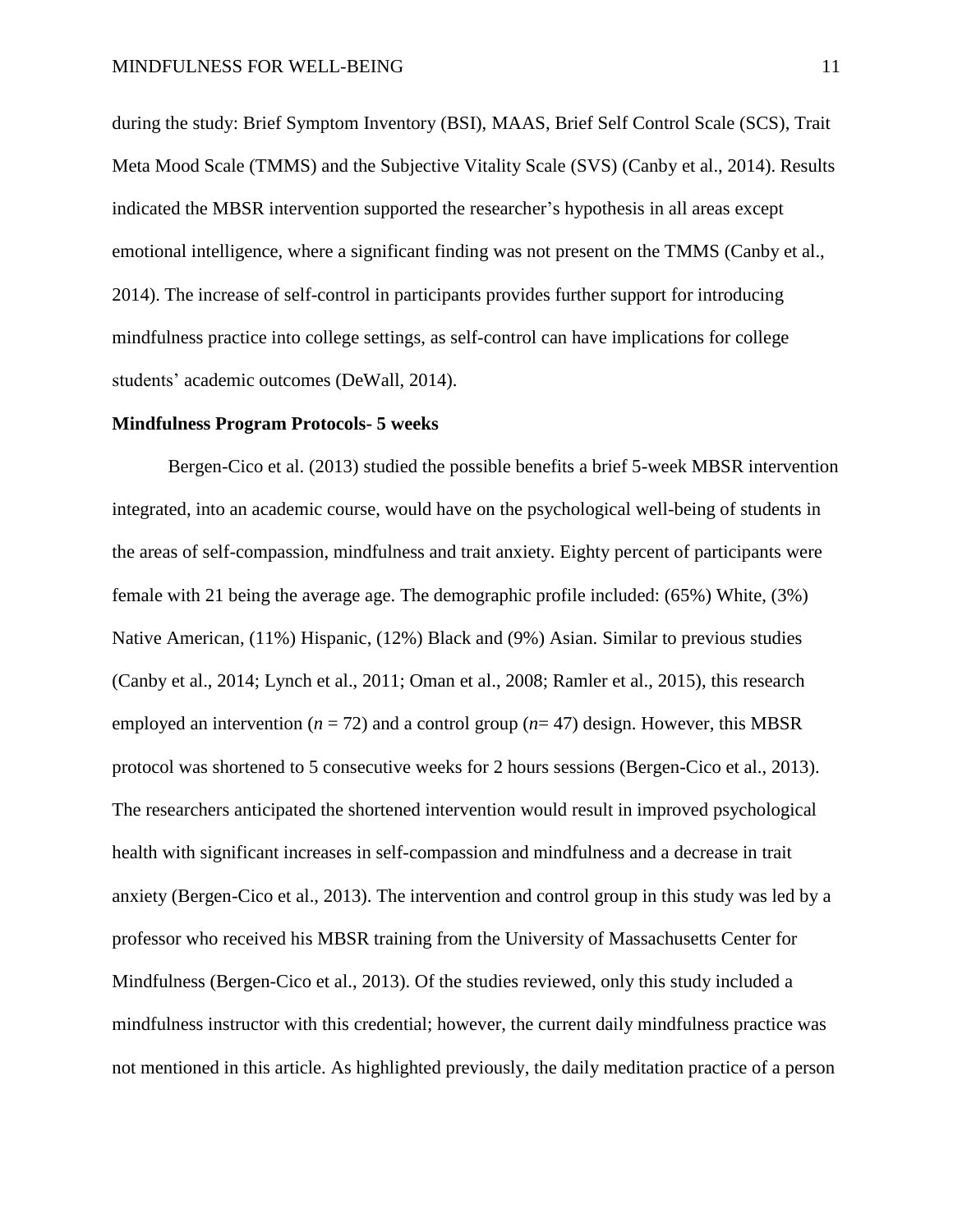leading a mindfulness group may impact results (Grepmair et al., 2007). Therefore, the lack of a current daily practice could be a limitation in this study. In order to measure anxiety, selfcompassion and mindfulness, participants completed the Kentucky Inventory Mindfulness Scale (KIMS), Philadelphia Mindfulness scale (PHLM), SCS and the Spielberger State-Trait Anxiety Inventory (STAI-T). The results of this study revealed changes in the treatment group levels of psychological health, as evidenced in the significant improvements in the overall scores on the KIMS and SCS measures administered. However, the STAI-T did not reveal significant reductions in anxiety in the treatment group. Additionally, both the KIMS and PHMS have embedded subscale components, which allow for a more detailed analysis of potential variations in mindfulness. Interestingly, the subscale results from the KIMS and the SCS also did not demonstrate significant results in the areas of acceptance (KIMS) and mindfulness (SCS). Therefore, although composite scores on the KIMS and SCS were significant, contradictory results in subscale outcomes as well as non-significant anxiety outcome (STAT-T) point to the need of prolonging this 5-week adapted intervention to provide more exposure to MBSR content.

Phang et al. (2015) studied the effects a brief 5-week mindfulness intervention would have on the stress levels of Malaysian medical students (*n* = 37), as compared to a control group (*n* = 38). The researchers anticipated the intervention group would have a greater decrease in perceived stress and a greater increase in levels of mindfulness and self-efficacy based on outcome data from pre-post measures (Phang et al., 2015). Additionally, researchers expected the increase in self-efficacy would last up to 6 months after the conclusion of the intervention (Phang et al., 2015). Students volunteered to participate with the only exclusion criteria being, inability to attend 80% of the sessions and inability to commit to a 3-5 minutes of daily meditation practice (Phang et al., 2015). Similar to Bergen-Cico et al. (2013), this current study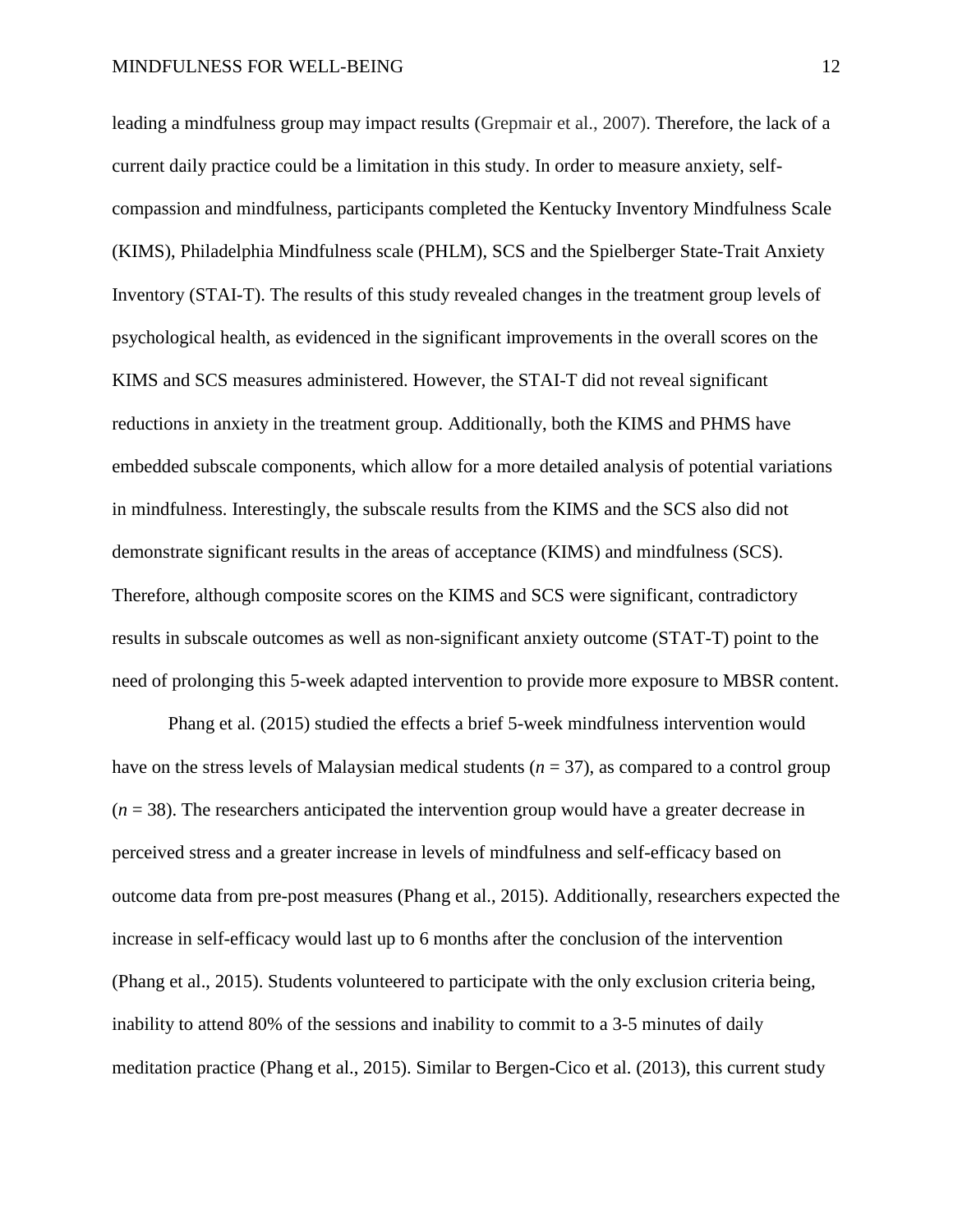design consisted of five consecutive weekly meetings for 2- hours sessions. However, Phang et al. (2015) added the additional requirement of 3-5 minutes of daily meditation practice. Similar to Lynch et al. (2011), this study combined MBSR and MBCT programs to create an adapted mindfulness intervention focusing on specific student needs and emphasized more informal practice. Similar to Lynch et al. (2011) and Canby et al. (2014) the instructor in this study had their own daily personal practice of mindfulness (Phang et al., 2015). Outcome measures included MAAS, PSS, the General Health Questionnaire (GHQ), the General Self-Efficacy Scale (GSE). Additionally, a weekly one-item question asking about participant mindfulness practice was included and assessed using a five-point Likert scale. Results revealed significant reductions in perceived stress and mental distress and significant improvements in mindfulness and selfefficacy at post intervention compared to the control group at 1-week post-intervention (Phang et al., 2015). In contrast, except in the area of self-efficacy, at 6-month post-intervention these effects were less noticeable and were not significantly different than those in the control group. However, it is encouraging that a brief 5-week mindfulness intervention can endure in the area of self-efficacy, especially as it relates to college students and their ability to cope with stress and adapt to the academic demands of college. One reason this 5-week intervention demonstrated significant results in the area of decreased stress levels, as opposed to the Bergen-Cico et al. (2013) study that did not find significant decreases in stress, may be the additional component of the daily meditation requirement of participants. Just as a daily mediation practice in those who teach mindfulness can impact outcomes (Grepmair et al., 2007), requiring a daily practice in participants may also positively impact outcomes, as seen in the significantly decreased stress levels among participants in this study. Additionally, similar to Lynch et al. (2011), the encouragement and emphasis on the informal (flexible approach) as opposed to formal practice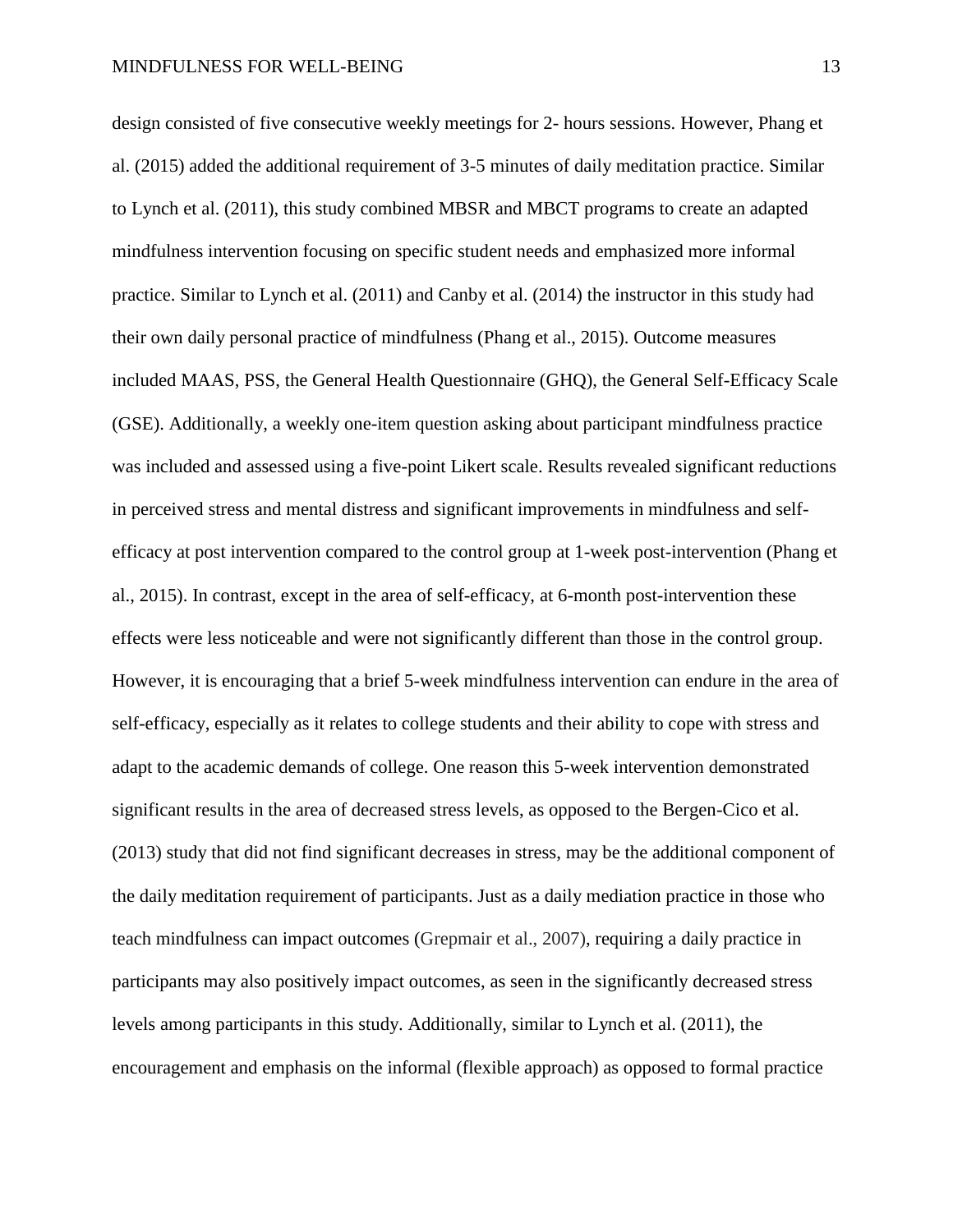(structured approach) of mindfulness could possibly impact outcomes in those students who are more resistant to committing to a structured mindfulness program.

### **Mindfulness Program Protocol- 4 weeks**

Greeson et al. (2014) examined the effectiveness a brief mindfulness intervention called Koru has on emerging adult age college students  $(n = 45)$ , as compared to a wait-list control group ( $n = 45$ ). Sixty six percent of participants were female with 25 being the average age. The demographic profile included: White ( $n = 56$ ), African American ( $n = 5$ ), Asian ( $n = 23$ ), Other  $(n = 4)$  and Chose not to answer  $(n = 2)$ . The researchers anticipated students who participated in a 4-week intervention called Koru would show a decrease in stress, an increase in sleep, mindfulness, self-compassion and gratitude (Greeson et al., 2014). The mindfulness intervention consisted of 75-minute sessions over the span of 4 weeks with a required 10 minutes of daily meditation outside of class time (Greeson et al., 2014). Although, the article does say the instructors are trained in Koru, it does not provide any information on the personal mindfulness practice of the instructors. Outcome measures used in this study consisted of the PSS, Medical Outcome Sleep Scale (MOSDLP9), Cognitive Affective Mindfulness Scale-revised (CAMS-R), SCS and the Gratitude Questionnaire (GQ-6). The results revealed perceived stress in the control group remained unchanged, whereas the Koru group saw a significant reduction in perceived stress, an increase in sleep quality, mindfulness and self-compassion over time in both the intervention and wait-list control conditions (Greeson et al., 2014). Therefore, although this mindfulness intervention is considerably shorter than any other intervention, it proves to be an effective intervention in impacting the well-being of college students in a positive way. Similar to Phang et al. (2015) where a daily meditation practice was required from participants, this current study also required participants to commit to 10 minutes of daily practice outside of the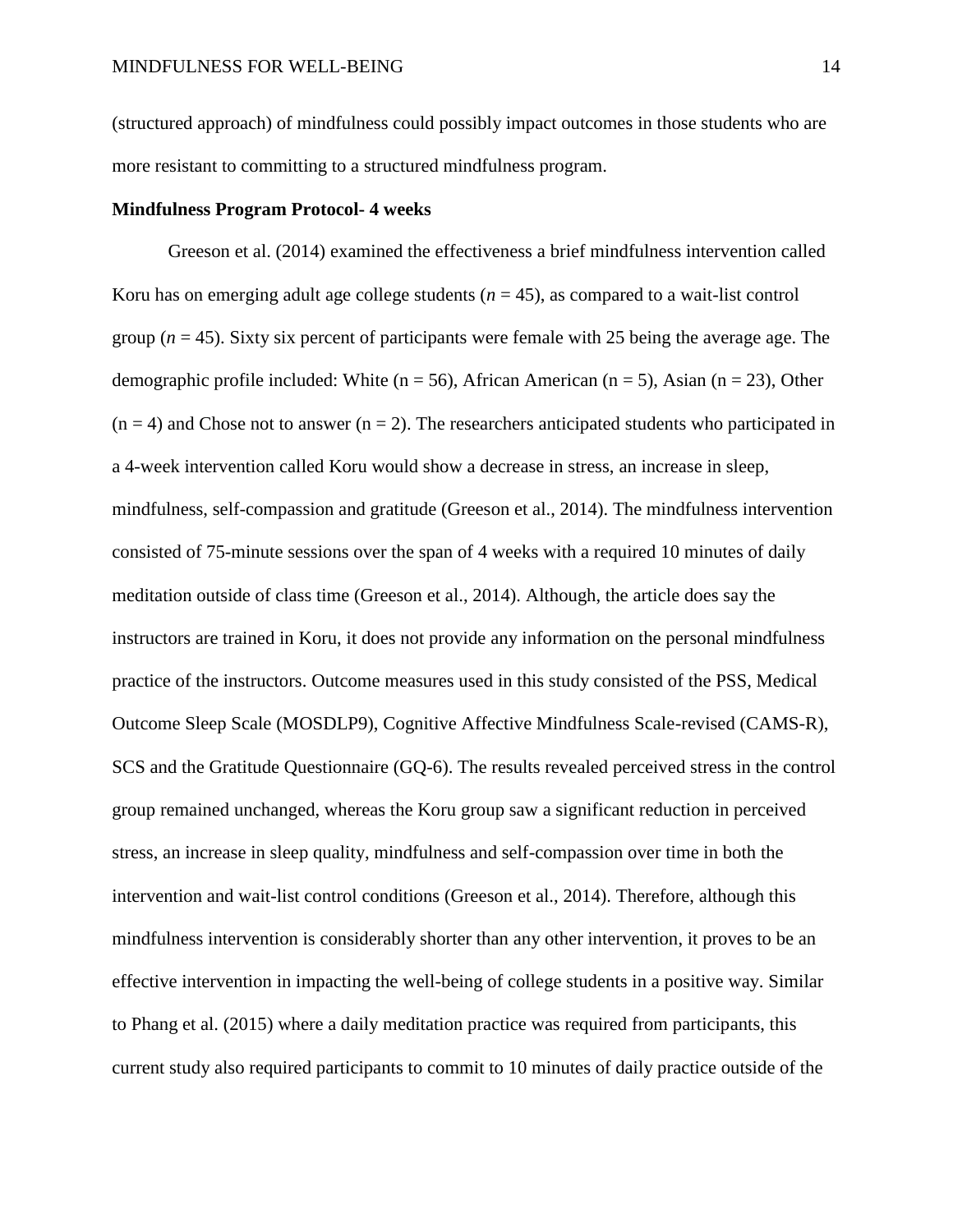class setting. The original MBSR training recommendation for outside daily practice is 45 minutes (Kabat-Zinn, 1990); therefore, these findings are encouraging and provide a new possible minimum component needed to infuse mindfulness practices into the everyday habit of the participants when using a brief 4-week model. This requirement of 10 minutes of outside daily practice should be considered in the plan and evaluation of any future mindfulness intervention program. Additionally, although Phang et al. (2015) saw success with only requiring 3-5 minutes of outside daily mindfulness practice, the study results did not demonstrate endurance at 6-month post-intervention; thus, the 10-minute recommendation is proposed.

#### **Personal Practice of Mindfulness in Instructors**

As highlighted previously, the personal practice of mindfulness by the instructor has been shown to impact outcomes in a positive manner (Grepmair et al., 2007). Therefore, it is important to note that of the studies reviewed only four studies specifically stated the personal practice of mindfulness by the instructor. For example, in Penberthy et al. (2016) the three instructors assigned to deliver the contemplative lab sessions all had documented experience in the practice of mindfulness. In the Canby et al. (2014) study, two teachers provided the intervention and both had previous experience teaching mindfulness as well as a personal mindfulness daily practice. The Lynch et al. (2011) study, the instructors all participated in their own daily meditation practice. In the Phang et al. (2015) study the author was also the instructor and was certified in mindfulness with a personal practice of mindfulness. Thus, four studies (Bergen-Cico et al., 2015; Greeson et al., 2014; Oman et al., 2008; Ramler et al., 2008) did not describe the mindfulness practice of the instructor and this omission can be seen as a limitation in the overall design of these studies due to the impact this practice could have on outcomes.

### **Measures Used Across Studies**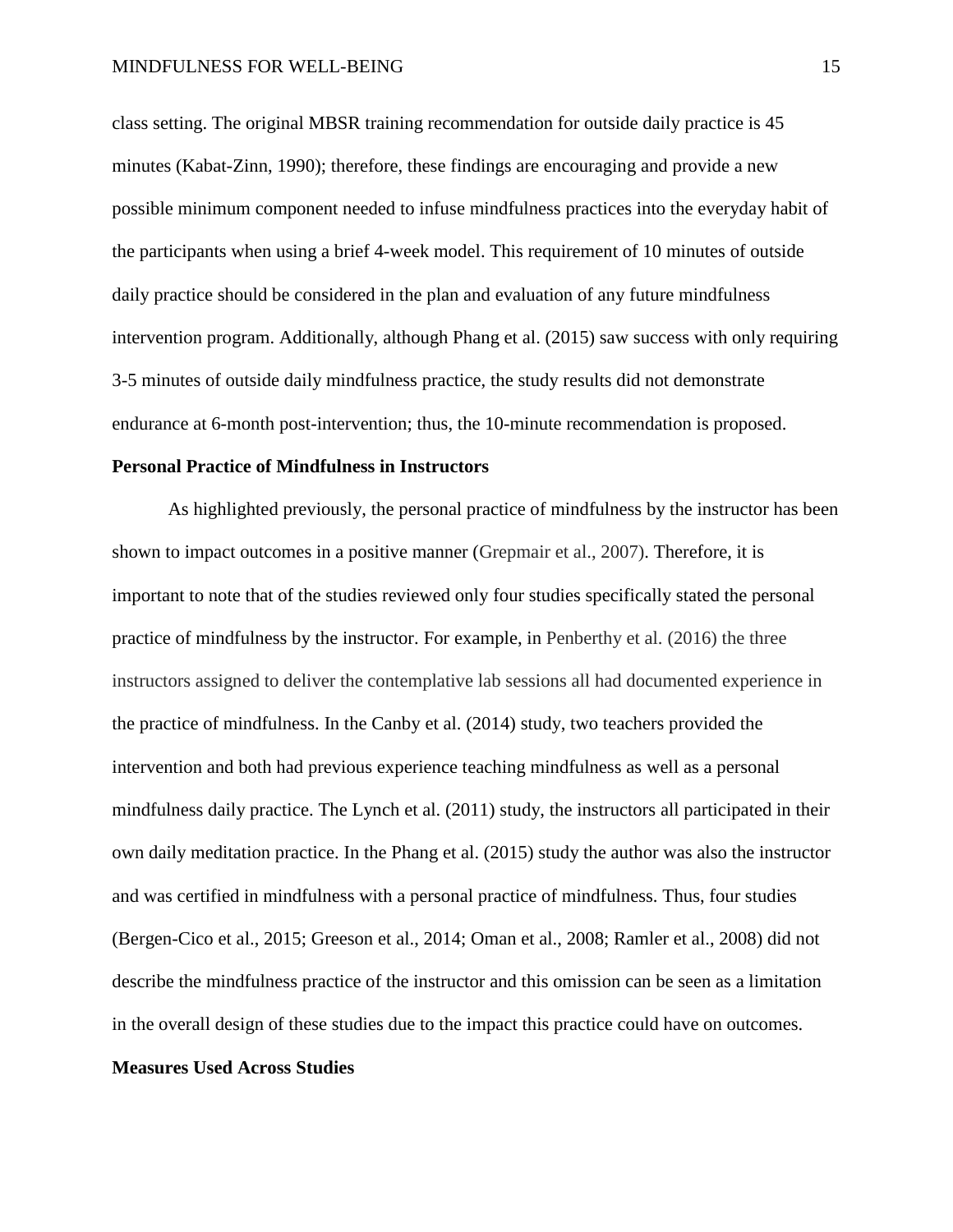Several common measures were utilized to inform participant's mindfulness impact, stress levels and compassion levels. For example, the PSS was used in four studies (Greeson et al., 2014; Lynch et al., 2011; Oman et al., 2008; Phang et al., 2015) to measure the perceived stress of participants from pre-test intervention to post-test intervention. The PSS scale is a selfreport instrument that consists of 10-items used to measure the degree to which an individual identifies a situation to be stressful (Cohen, Kamarck, & Mermelstein, 1983). This measure proves to be a consistent way to assess stress across the majority of the studies and should be considered in the design and eventual evaluation of mindfulness programs in the future.

#### **Recommendations for Program Evaluations**

Although Bergen-Cico et al. (2015) did not demonstrate significant reductions in traitanxiety at post-test intervention, the other studies reviewed all resulted in significant decreases in student stress levels. Additionally, all eight studies reviewed (Bergen-Cico et al., 2013; Canby et al., 2014; Greeson et al., 2014; Lynch et al., 2011; Oman et al., 2008; Penberthy et al., 2016; Phang et al., 2015; Ramler et al., 2015) demonstrated significant increases in mindfulness either through the MAAS, or a comparable scale that measured mindfulness. Therefore, this information should be considered emphasizing the reduction of perceived stress and increase of mindfulness as aims or goals in developing a mindfulness program for college students.

### **Additional Meditation Practice by Participants**

Daily meditation, outside of the group experience, should be noted as a recommendation in the development and evaluation of a mindfulness program. For example, three of the studies reviewed required a daily meditation practice outside of the group setting for participants to complete. The Canby et al. (2014) 6-week study required 30 minutes of additional formal meditation (sitting meditation, body scan, mindful yoga) 5 days a week. The Phang et al. (2015)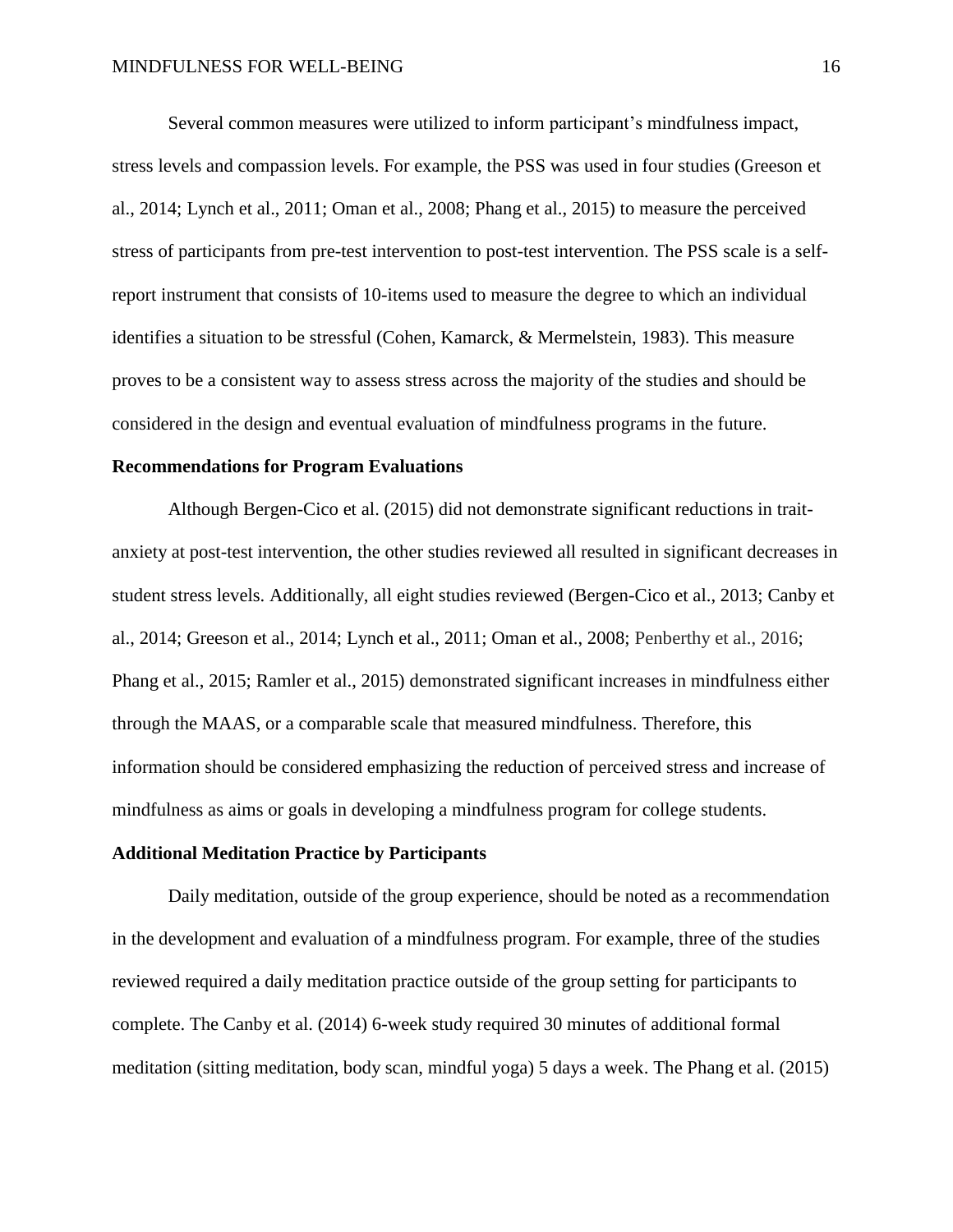5-week study required 3-5 minutes of daily meditation practice and the Greeson et al. (2014) 4 week study required 10 minutes of daily meditation outside of the group setting. Interestingly, the other 5-week study (Bergen-Cico et al., 2013) did not require an additional meditation practice and was the only study of the eight reviewed that did not find significant decreases in anxiety at post-treatment. Therefore, these findings support the recommendation for the inclusion of a daily practice of meditation outside of the group/program requirements.

## **Required Text**

Of the studies reviewed, only two (Greeson et al., 2014; Ramler et al., 2015) utilized a required text. Although each of these studies used a different book, both studies incorporated books written by Jon Kabat-Zinn (Greeson et al., 2014; Ramler et al., 2015). As Kabat Zinn (2003) has lead the research in the area of MBSR, utilizing one of his books such as *Wherever You Go, There You Are,* or *Full Catastrophe Living,* in conjunction with the intervention could potentially provide consistency in terminology and content that can be used to evaluate the effectiveness of mindfulness programs.

### **Accountability Measure Related to Mindfulness Practice**

Greeson et al. (2014) and Phang et al. (2015) utilized accountability measures in the interventions in order to assess fidelity of daily mindfulness practices in participants. Although they differed slightly in design where Greeson et al. (2014) was a daily meditation log and Phang et al. (2015) was a weekly one-item question asking about their experience of mindful practice for the previous week, both were a form of accountability put on the participant. This form of accountability can provide a sense of ownership and could be an integral component when evaluating a program and should be considered in the design.

### **Participant's Previous Exposure to Mindfulness Practice**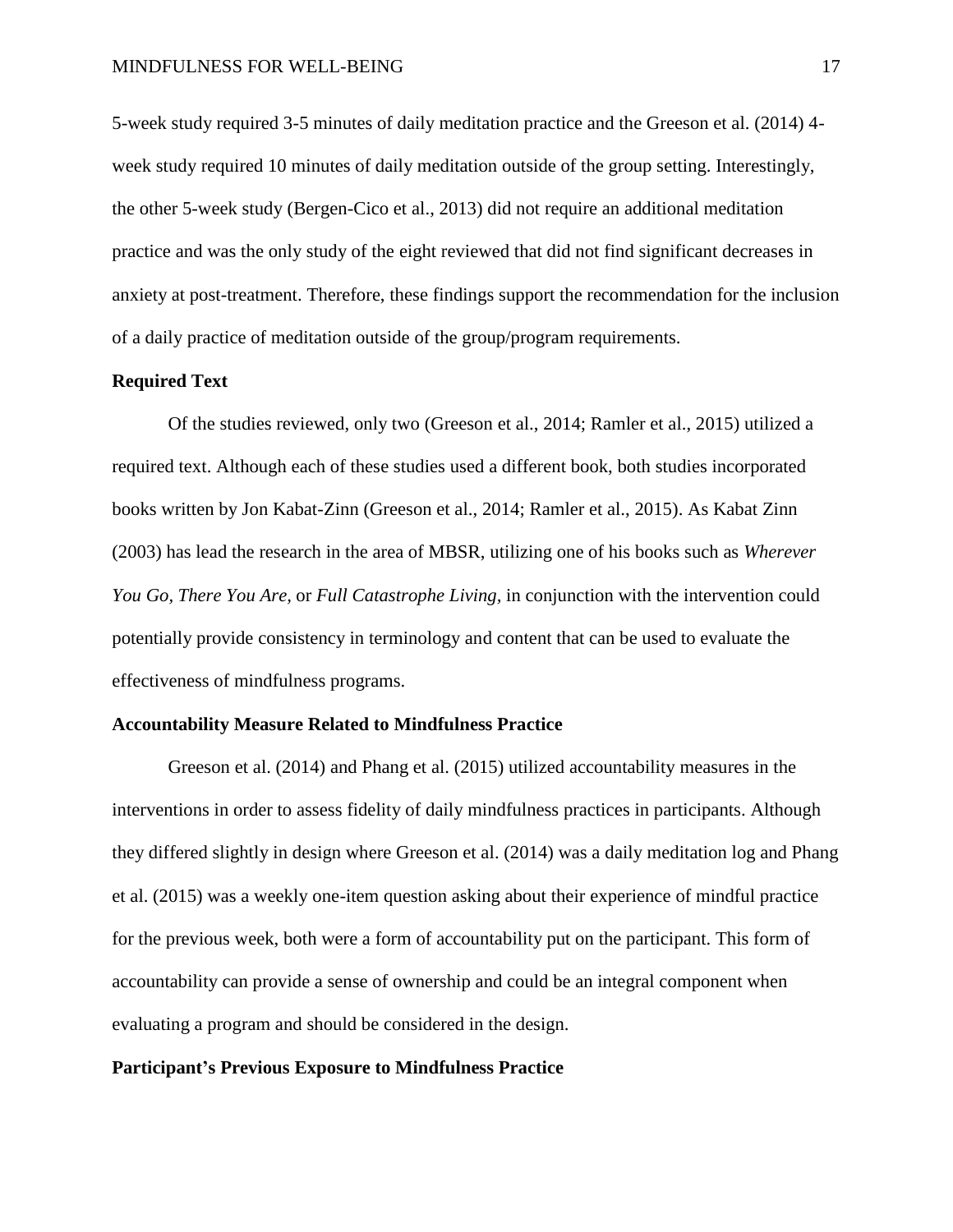Lynch et al. (2011) provided exclusion criteria in their study design for participant's who noted having a previous or current mindfulness practice. Whereas, other studies such as Canby et al. (2014) noted that participants revealed prior mindfulness practice but included them in the intervention. To address this inconsistency, future evaluations should ask participants if they have any previous mindfulness experience. Thus, providing a more accurate understanding of the participant's background and better uniformity when trying to evaluate a program's effectiveness.

### **Mindfulness Practices Common Across Studies**

Mindfulness practices common across studies included: mindful breathing, sitting meditation, mindful attention, body scan meditation, loving kindness meditation, guided imagery, yoga self-compassion and gratitude (Bergen-Cico et al., 2013; Canby et al., 2014; Greeson et al., 2014; Lynch et al., 2011; Oman et al., 2008; Penberthy et al., 2016; Phang et al., 2015; Ramler et al., 2015). In the development of mindfulness programs to be evaluated, it is recommended to include these mindfulness practices within the program delivery components.

## **Perspective on Timelines**

The majority of studies demonstrated a decrease in stress and an increase in mindfulness at post-intervention (Canby et al., 2014; Greeson et al., 2014; Lynch et al., 2011; Oman et al., 2008; Penberthy et al., 2016; Phang et al., 2015; Ramler et al., 2015). These results offered support in respect to the effectiveness of brief and adapted mindfulness programs to address stress and mindfulness in college students. Furthermore, the 4-week and shortest intervention, provided similar significant results and these outcomes are especially encouraging considering the time-crunched reality college students' experience. Additionally, Oman et al. (2008) conducted a 2-month post-intervention follow-up of study participants and found that perceived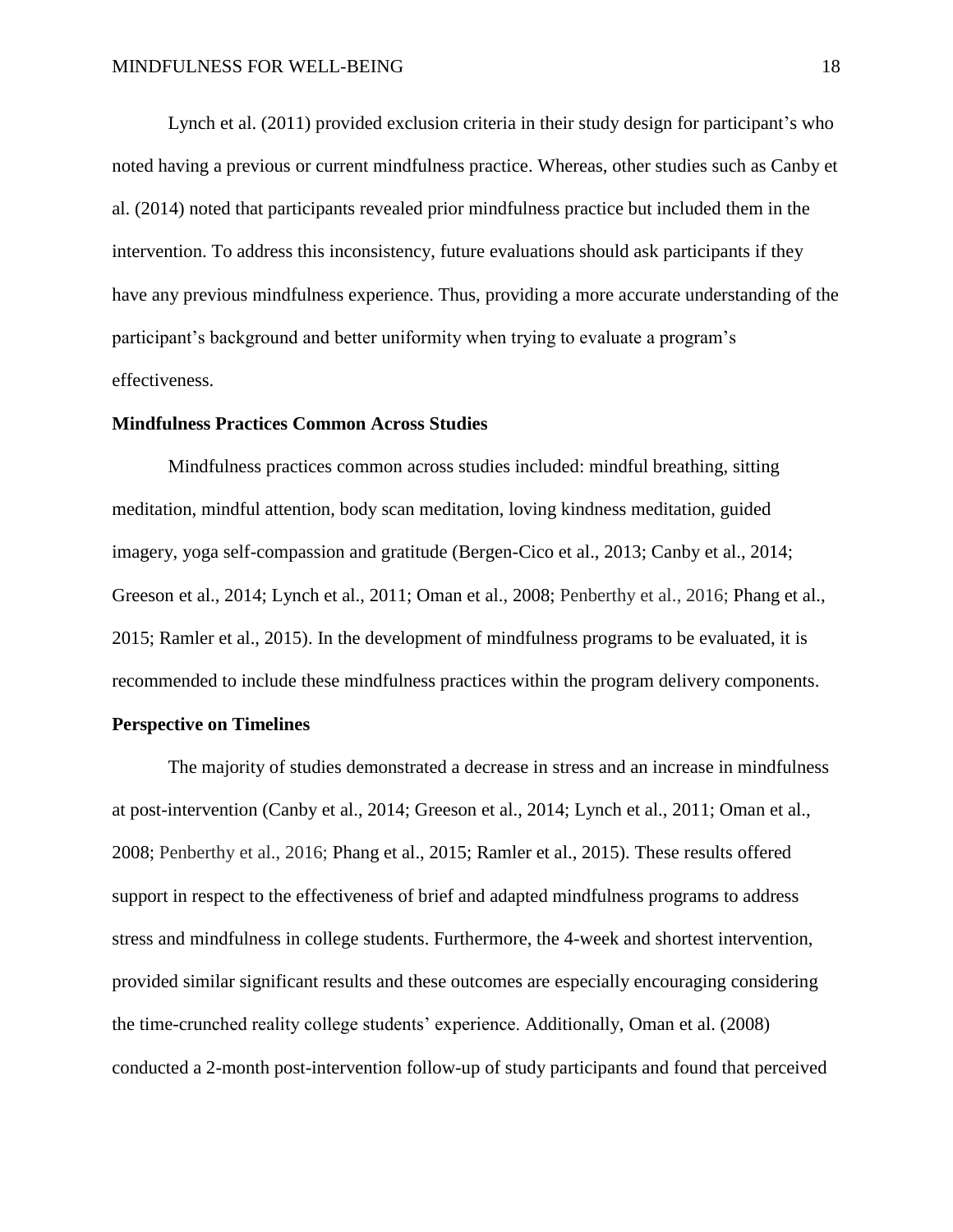stress reduction seen at the conclusion of the study persisted at follow-up. However, Phang et al. (2015) conducted a 6-month follow-up among participants and found that perceived stress, mental distress and mindfulness did not endure at the 6-month follow up post- intervention. Although both the 8-week (Oman et al., 2008) and 5-week (Phang et al., 2015) protocols demonstrated significant positive outcomes related to the decrease in perceived stress among participants at post-test administration, the lasting impact was questionable. Thus, a check-in with participants between the 2nd and 6th month post-intervention to provide support and a refresher of mindfulness strategies should be considered as a recommendation in the design of a mindfulness evaluation program. Furthermore, a mindfulness evaluation program should include in the design a 6-month post intervention measure to provide additional data for the endurance and lasting impacts of mindfulness practice in participants' daily life after program completion.

### **Conclusion**

Based on the literature reviewed, mindfulness and its infusion into the college setting serves many benefits including the increase in mindfulness and well-being in college students, as evident across all eight studies reviewed. The results show that adapted and shortened interventions using mindfulness are consistently effective in increasing well-being. Furthermore, the briefest protocol (4-weeks) also showed promising results, where the participants demonstrated significant decreases in stress levels and increases in sleep quality, mindfulness and self-compassion, providing evidence of positive results in the shortest time protocol examined (Greeson et al., 2014). Recommendations for future development of mindfulness programs should consider this 4-week time frame as a viable option for impacting healthy college students positively. Additionally, due to the hectic life and competing demands of college students, informal mindfulness practices should be considered and emphasized in this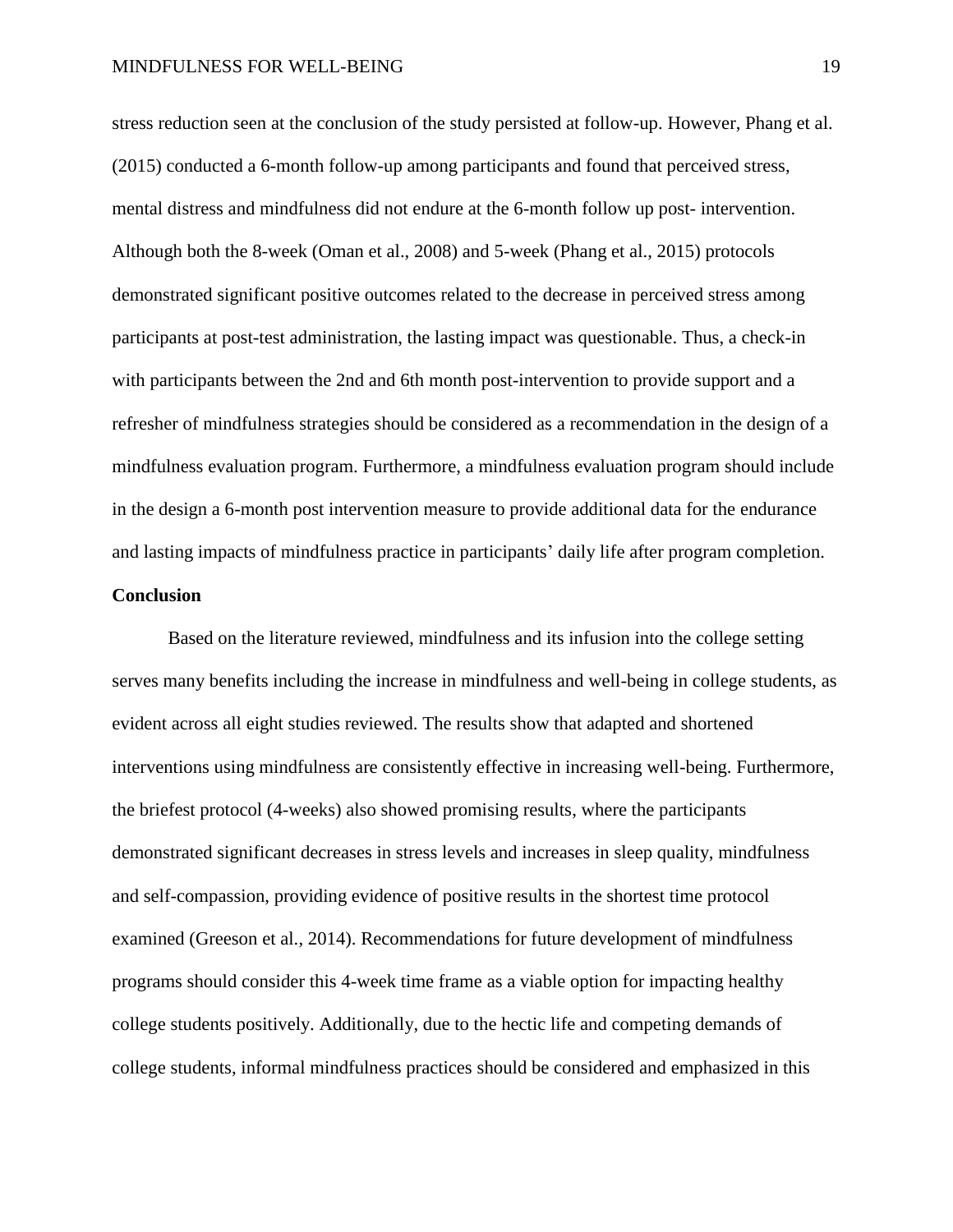population (Lynch et al., 2011; Phang et al., 2015). These informal practices of mindfulness, such as mindful eating, can occur more naturally and may be more appealing to students. This may result in the increase in mindfulness and students' ability to manage stress. Additionally, the secular focus of the MBSR, EPP, MBCT and Koru programs allow for the incorporation of these techniques into daily practice without interfering with existing religious, spiritual and/or practicing or non-practicing traditions of participants. Mindfulness practice can also be beneficial when offered as a proactive treatment buffering college students, possibly removing the potential for chronic stress or clinical levels of anxiety to present (Canby et al., 2014). Additionally, coping strategies that focus on awareness, attention and self-control may be more readily accepted by students as a way to manage stress, specifically those students that may feel there is a stigma attached to seeking mental health services. Consequently, resulting in more balanced and resilient college students who are able to manage their stress and live more mindfully. Based on the studies reviewed, it is recommended that mindfulness instructors have a documented personal practice of mindfulness as this has shown to positively impact outcomes. Interestingly, the importance of an instructor's personal practice of mindfulness is especially relevant in this day and age where apps using mindfulness, without any personal interactions, are being promoted as a way to help with stress. This is an area to be further explored. Future mindfulness programs can be organized to answer the following questions regarding execution and impact: 1) Was the program implemented with fidelity? 2) What are the impacts on stress levels and mindfulness among students at completion? 3) What are the effects on professors' stress levels and classroom climate? 4) How long does the program impact last post-intervention at 2-month, 6-month and one-year follow-up? Recommendations offered in this review should be considered and integrated into the development and evaluation of future mindfulness programs.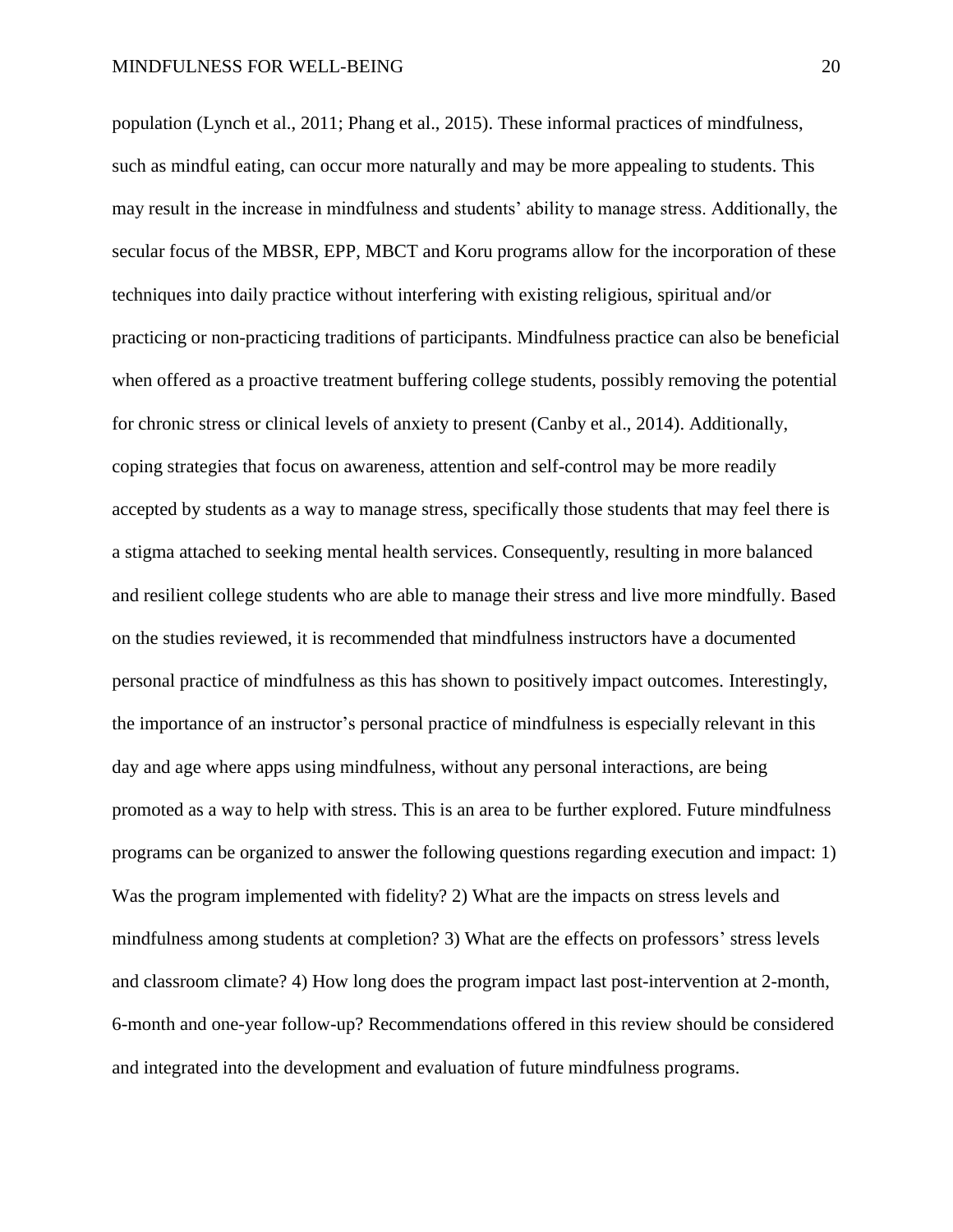### References

American College Health Association. (2008). National college health assessment II fall 2008 reference group executive summary. Retrieved from http://www.achancha.org/docs/ACHA-NCHA\_Reference\_Group\_ExecutiveSummary\_Fall2008.pdf

American College Health Association (2014). American college health association national college health assessment II fall 2014*:* Reference group executive summary. Retrieved from http://www.acha-ncha.org/docs/NCHA-II\_fall\_2014\_reference\_group\_executive\_summary.pdf

- American College Health Association. (2016). National college health assessment II fall 2016 reference group executive summary. Retrieved from http://www.achancha.org/docs/NCHA-II\_fall\_2016\_reference\_group\_executive\_summary.pdf
- Bergen-Cico, D., Possemato, K., & Cheon, S. (2013). Examining the efficacy of a brief mindfulness-based stress reduction (Brief MBSR) program on psychological health. *Journal of American College Health*, *61*(6), 348-360.

doi:10.1080/07448481.2013.813853

Canby, N. K., Cameron, I. M., Calhoun, A. T., & Buchanan, G. M. (2015). A brief mindfulness intervention for healthy college students and its effects on psychological distress, selfcontrol, meta-mood, and subjective vitality. *Mindfulness*, *6*(5), 1071-1081. doi:10.1007/s12671-014-0356-5

Center for Collegiate Mental Health. (2016). *2015 annual report* (Publication No. STA 15-108).

Chiesa, A., & Serretti, A. (2009). Mindfulness-based stress reduction for stress management in healthy people: A review and meta-analysis. *Journal of Alternative & Complementary Medicine*, *15*(5), 593-600. doi:10.1089/acm.2008.0495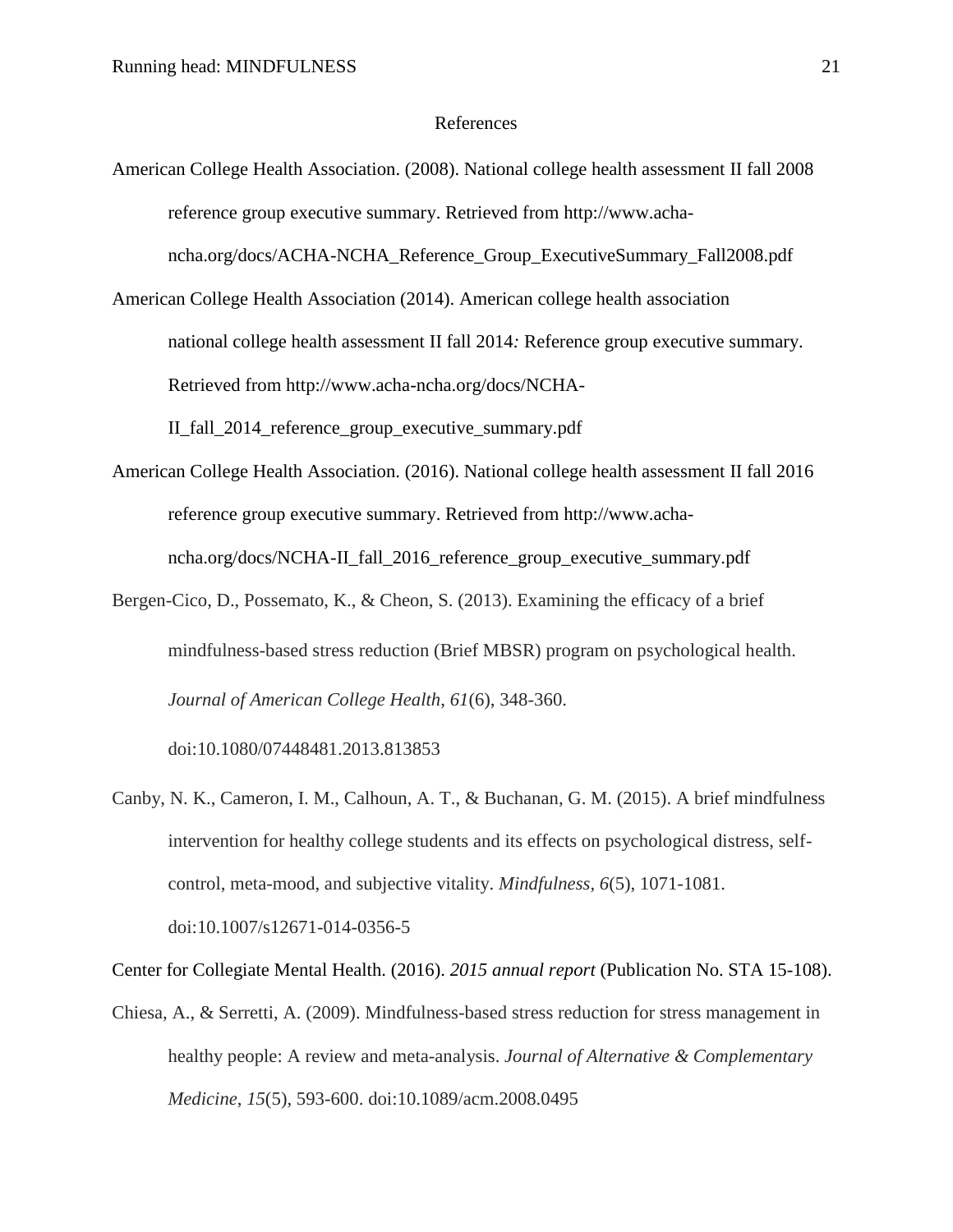- Cohen, S., Kamarck, T., & Mermelstein, R. (1983). A global measure of perceived stress. *Journal of Health and Social Behavior, 24,* 385–396. http://dx.doi.org/10.2307/2136404
- Davis, D. M., & Hayes, J. A. (2011). What are the benefits of mindfulness? A practice review of psychotherapy-related research. *Psychotherapy*, *48*(2), 198-208. doi:10.1037/a0022062
- DeWall, N. (2014). Self-control: Teaching students about their greatest inner strength. *Psychology Teacher Network, 24*(3), 1-5. Retrieved from: http://www.apa.org/ed/precollege/ptn/2014/12/december-ptn.pdf
- Greeson, J. M., Juberg, M. K., Maytan, M., James, K., & Rogers, H. (2014). A randomized controlled trial of Koru: A mindfulness program for college students and other emerging adults. *Journal of American College Health*, *62*(4), 222-233.
- Grepmair, L., Mitterlehner, F., Loew, T., & Nickel, M. (2007). Promotion of mindfulness in psychotherapists in training: Preliminary study. *European Psychiatry*, *22*(8), 485-489. doi:10.1016/j.eurpsy.2007.02.004.
- Kabat-Zinn, J. (1990). *Full catastrophe living: using the wisdom of your body and mind to face stress, pain, and illness*. New York: Dell Publishing, a division of Bantam Doubleday Dell Pub.
- Kabat-Zinn, J. (2003). Mindfulness-based interventions in context: Past, present, and future. *Clinical Psychology-Science And Practice*, *10*(2), 144-156.
- Lagor, A. F., Williams, D. J., Lerner, J. B., & McClure, K. S. (2013). Lessons learned from a mindfulness-based intervention with chronically ill youth. *Clinical Practice in Pediatric Psychology*, *1*(2), 146.
- Lynch, S., Gander, M., Kohls, N., Kudielka, B., & Walach, H. (2011). Mindfulness-based coping with university life: A non-randomized wait-list-controlled pilot evaluation.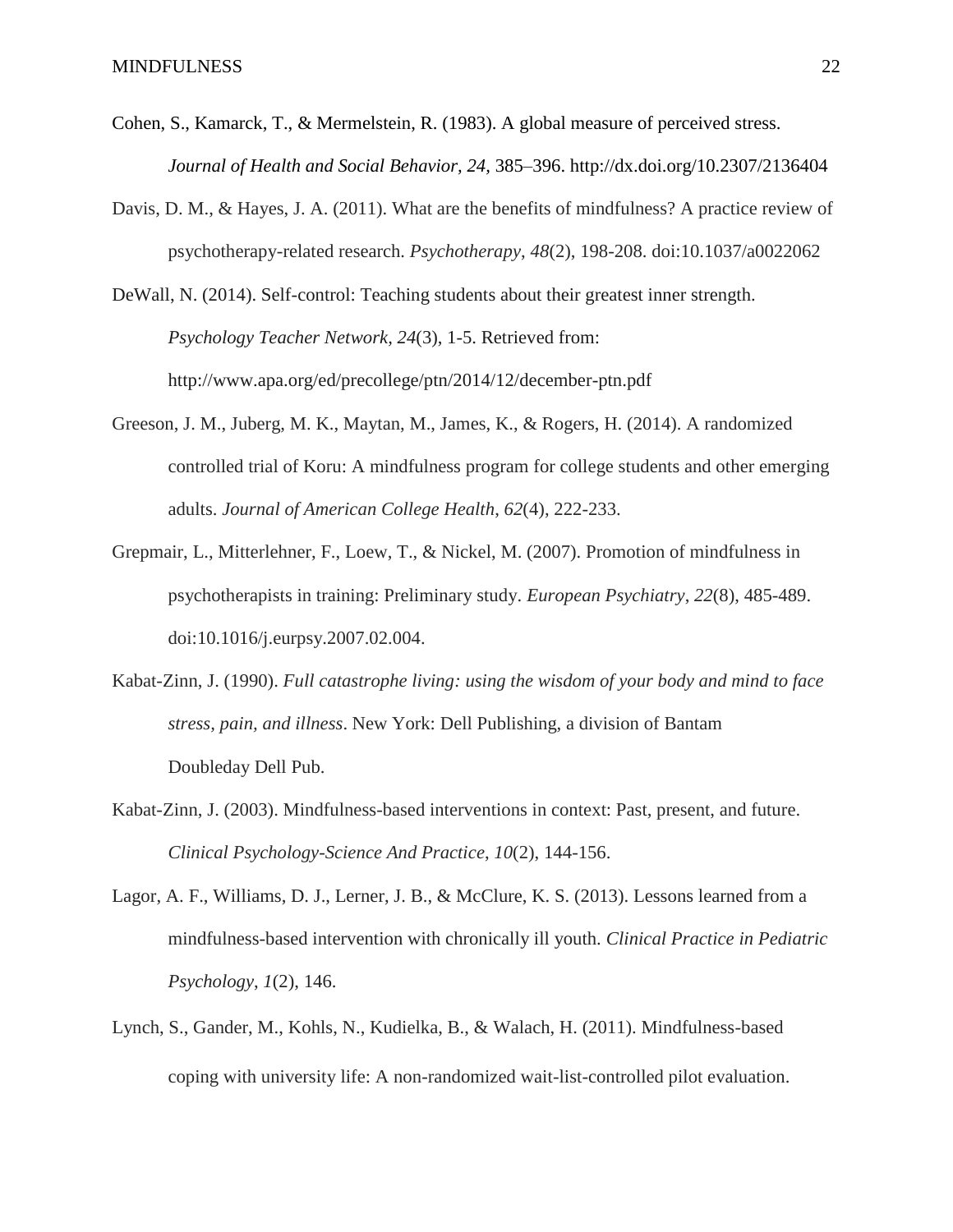*Stress & Health: Journal of The International Society For The Investigation Of Stress*, *27*(5), 365-375. doi:10.1002/smi.1382.

- McCluskey, E. (2005). Jon Kabat-Zinn, PhD '71. *Technology Review*, *108*(11), M42. Retrieved from: https://alum.mit.edu/news/AlumniProfiles/Archive/zinn.
- Oman, D., Shapiro, S. L., Thoresen, C. E., Plante, T. G., & Flinders, T. (2008). Meditation lowers stress and supports forgiveness among college students: A randomized controlled trial. *Journal of American College Health*, *56*(5), 569-578.
- Peale, C., (2014). Students flood college counseling offices. *USA Today.* Retrieved from https://www.usatoday.com/story/news/nation/2014/04/07/college-students-floodcounseling-offices/7411333/
- Penberthy, J.K., Williams, S., Hook, J.N., Le, N., Bloch, J., Forsyth., &…Schorling, J. (2016). Impact of a Tibetan meditation course and application of related modern contemplative practices on college students' psychological well-being: A pilot study. *Mindfulness,* doi:10.1007/s12671-016-0665-y
- Phang, C. K., Mukhtar, F., Ibrahim, N., Keng, S., & Sidik, S. M. (2015). Effects of a brief mindfulness-based intervention program for stress management among medical students: The mindful-gym randomized controlled study. *Advances In Health Sciences Education*, *20*(5), 1115-1134.
- Ramler, T. R., Tennison, L. R., Lynch, J., & Murphy, P. (2015). Mindfulness and the college transition: the efficacy of an adapted mindfulness-based stress reduction intervention in fostering adjustment among first-year students. *Mindfulness, 7*(1), 179–188. doi: 10.1007/s12671-015-0398-3.